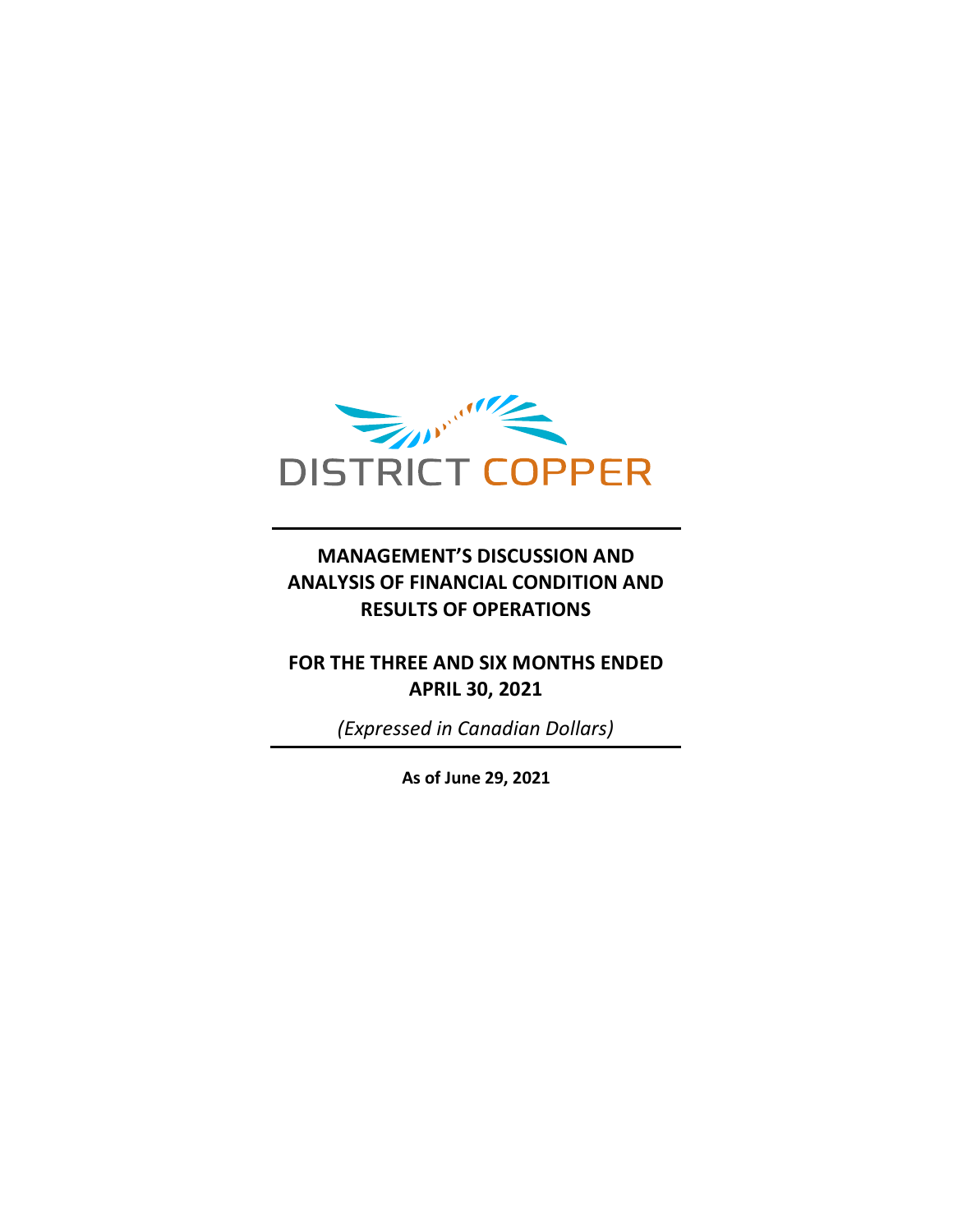### **CONTENTS**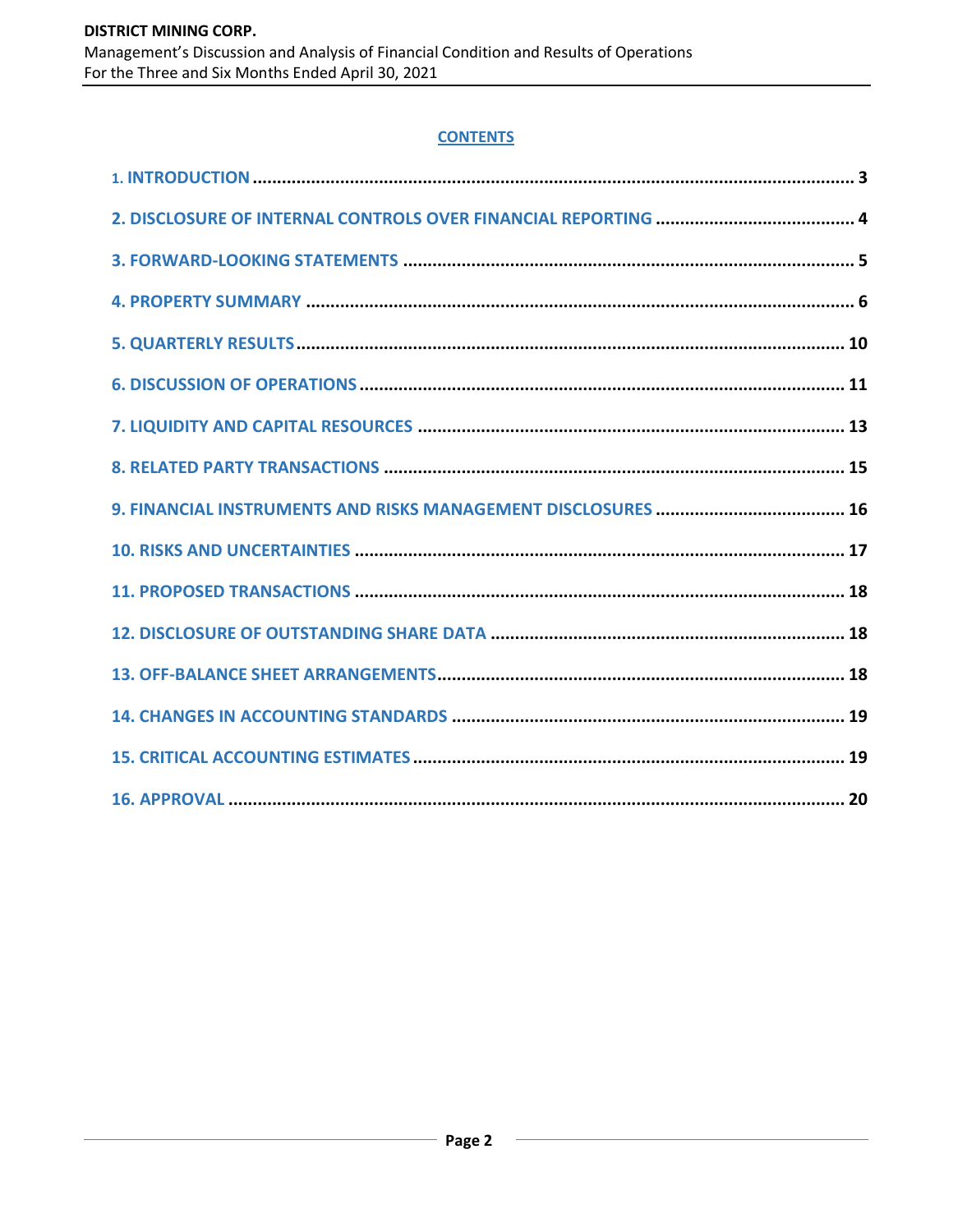## **1. INTRODUCTION**

This Management's Discussion and Analysis ("**MD&A**") of District Copper Corp., (referred to as "**District**", the "**Company**", "**us**" or "**our**") provides analysis of the Company's financial results for the three and six months ended April 30, 2021. The following information should be read in conjunction with the accompanying unaudited interim financial statements for the three and six months ended April 30, 2021, and the notes to those financial statements, prepared in accordance with IAS 34 under International Financial Reporting Standards ("**IFRS**"), as issued by the International Accounting Standards Board. Please also refer to the tables starting on page 11 of this MD&A which compares certain financial results for the three and six months ended April 30, 2021. Financial information contained herein is expressed in Canadian dollars, unless otherwise stated. All information in this MD&A is current as of June 29, 2021 unless otherwise indicated. Readers are cautioned that this MD&A contains "*forward-looking statements*" and that actual events may vary from management's expectations. This MD&A was reviewed, approved and authorized for issue by the Company's Audit Committee, on behalf of the Board of Directors, on June 29, 2021.

### **Description of Business**

District is a public company incorporated in British Columbia, under the "*Canadian Business Corporation Act*" and its common shares are listed on the TSX Venture Exchange (the "**TSX-V**"); under the trading symbol "**DCOP.V**". The Company maintains its head office at 142-1146 Pacific Blvd., Vancouver, British Columbia, Canada, V6Z 2X7.

On April 30, 2021 and June 29, 2021, the Company had (i) 136,941,618 and 139,441,618 common shares issued and outstanding; (ii) Nil share purchase warrants to acquire common shares outstanding and (iii) Nil options to acquire common shares outstanding.

| <b>Head Office</b>                                                                    | <b>Share Information</b>                                                               | <b>Investor Information</b>                                                                                                                                                             |
|---------------------------------------------------------------------------------------|----------------------------------------------------------------------------------------|-----------------------------------------------------------------------------------------------------------------------------------------------------------------------------------------|
| # 142 - 1146 Pacific Blvd.<br>Vancouver, BC V6Z 2X7<br>Canada<br>Tel: +1-604-620-7737 | Our common shares are listed for<br>trading on the TSX-V under the symbol<br>"DCOP.V". | Financial reports, news releases and<br>information<br>corporate<br>be<br>can<br>website<br>accessed<br>on.<br>our<br>at<br>www.districtcoppercorp.com and on<br>SEDAR at www.sedar.com |
| <b>Registered Office</b>                                                              | <b>Transfer Agent and Registrar</b>                                                    | <b>Contact Information</b>                                                                                                                                                              |
| # 200-20644 Eastleigh                                                                 | Computershare Investor Services Inc.                                                   | <b>Investors: Jevin Werbes</b>                                                                                                                                                          |
| Cres. Langley, BC V3A 4C4                                                             | 3 <sup>rd</sup><br>Burrard<br>510<br>Street<br>Floor,                                  | Media requests and queries:                                                                                                                                                             |
| Canada                                                                                | Vancouver, BC V6C 3B9                                                                  | Tel: +1-604-620-7737                                                                                                                                                                    |
| Tel: +1-604-669-3233                                                                  | Tel: +1-604-661-9400                                                                   | jwerbes@icloud.com                                                                                                                                                                      |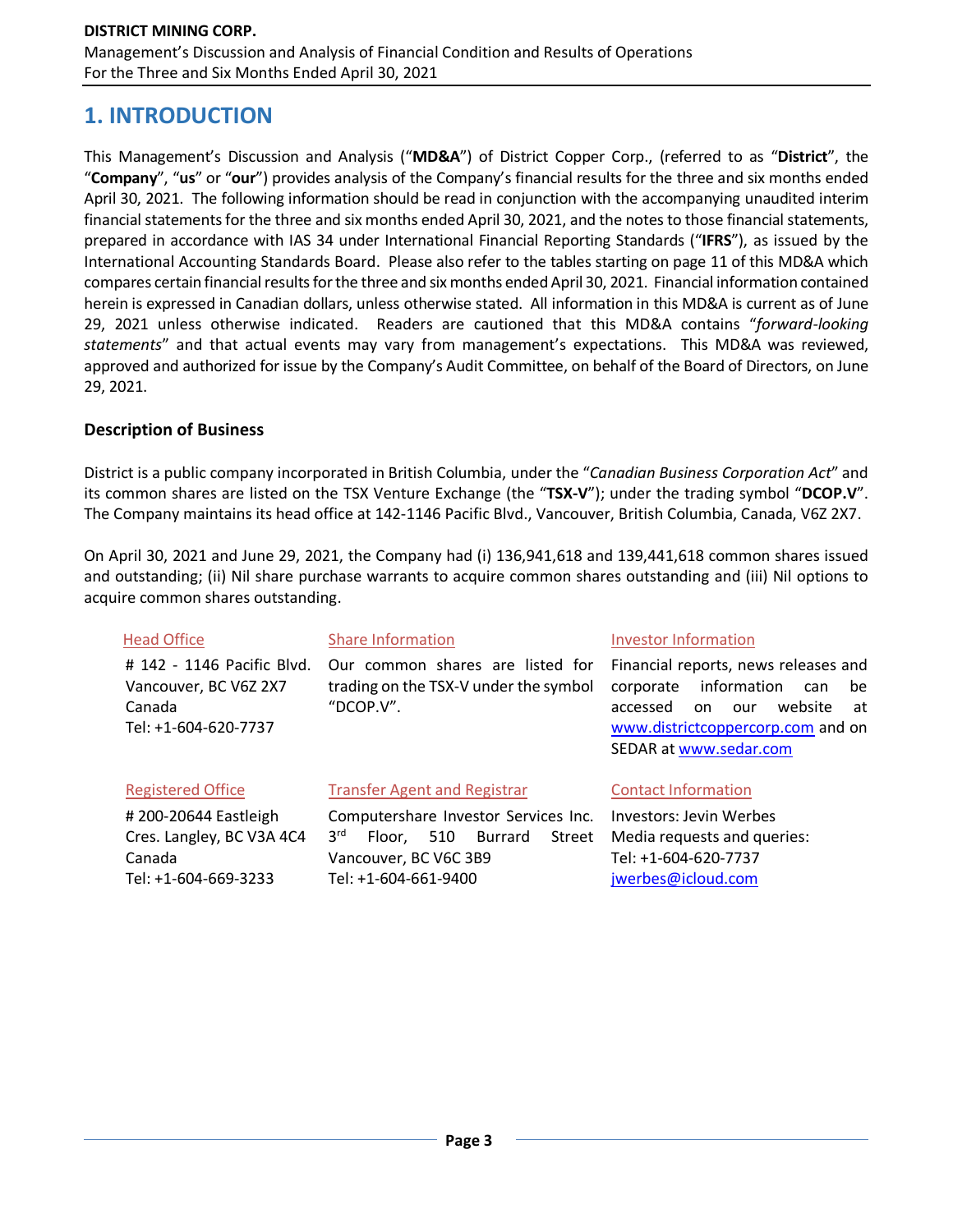As at the date of this MD&A, District Copper's directors and officers are as follows:

| <b>Directors</b>                               | <b>Officers and Position</b>                                                          |
|------------------------------------------------|---------------------------------------------------------------------------------------|
| Jevin Werbes<br>Chris Healey<br>Hrayr Agnerian | Jevin Werbes, President and CEO<br>Braden Jensen, CFO and Interim Corporate Secretary |
| <b>Audit Committee</b>                         | <b>Compensation Committee</b>                                                         |
| Chris Healey (Audit Chairman)                  | Hrayr Agnerian (Comp. Chairman)                                                       |

#### **Qualified Person**

Mr. Chris Healey, P.Geo., Director of the Company, is the non-independent Qualified Person as defined under NI 43-101 *Standards of Disclosure for Mineral Projects* ("**NI 43-101**") who has reviewed and approved all technical and scientific disclosure contained in this MD&A regarding the Company's mineral properties.

## **2. DISCLOSURE OF INTERNAL CONTROLS OVER FINANCIAL REPORTING**

Management has established processes to provide them sufficient knowledge to support representations that they have exercised reasonable diligence that (i) the financial statements do not contain any untrue statement of material fact or omit to state a material fact required to be stated or that is necessary to make a statement not misleading in light of the circumstances under which it is made, as of the date of and the periods presented by the financial statements; and (ii) the financial statements fairly present in all material aspects the financial condition, results of operations and cash flows of the Company, as of and for the periods presented.

In contrast to the certificate required for non-venture issuers under National Instrument 52-109 Certificate of Disclosure in Issuers' Annual and Interim Filings ("**NI 52-109**"), this Venture Issuer Basic Certification does not include representations relating to the establishment and maintenance of disclosure controls and procedures ("**DC&P**") and internal control over financial reporting ("**ICFR**") as defined in NI 52-109. In particular, the certifying officers filing this certificate are not making any representations relating to the establishment and maintenance of:

- i) Controls and other procedures designed to provide reasonable assurance that information required to be disclosed by the issuer in its annual filings, interim filings or other reports filed or submitted under securities legislation is recorded, processed, summarized and reported within the time periods specified in securities legislations; and
- ii) A process to provide reasonable assurance regarding the reliability of financial reporting and the preparation of financial statements for external purposes in accordance with the issuer's IFRS.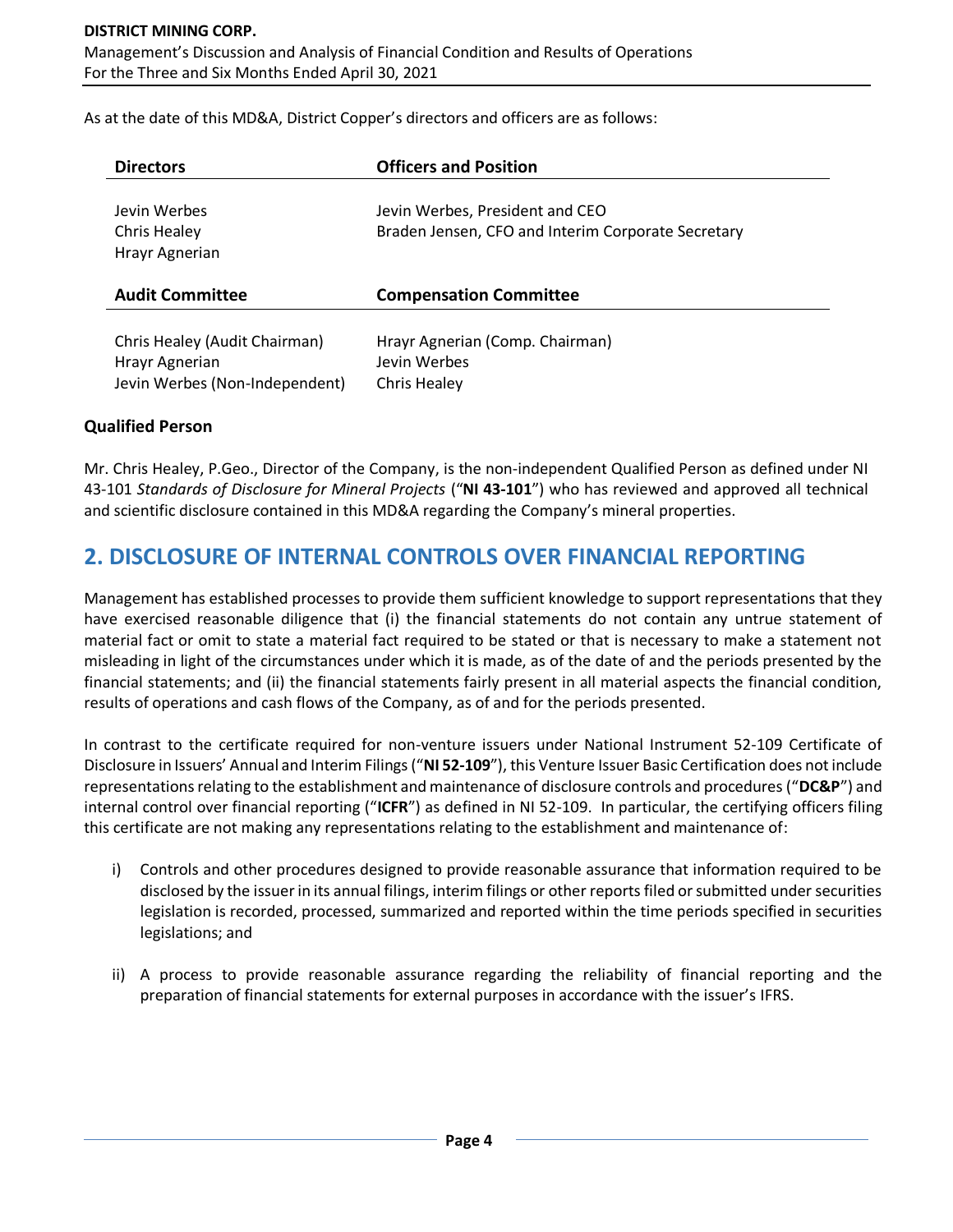The issuer's certifying officers are responsible for ensuring that processes are in place to provide them with enough knowledge to support the representations they are making in this certificate. Investors should be aware that inherent limitations on the ability of certifying officers of a venture issuer to design and implement on a costeffective basis DC&P and ICFR as defined in NI 52-109 may result in additional risks to the quality, reliability, transparency and timeliness of interim and annual filings and other reports provided under securities legislation.

# **3. FORWARD-LOOKING STATEMENTS**

Certain statements contained in this MD&A constitute "*forward-looking statements*" within the meaning of Canadian securities legislation. These forward-looking statements are made as of the date of this MD&A and the Company does not undertake to update any forward-looking statement that may be made from time to time by the Company or on its behalf, except in accordance with applicable laws.

Forward-looking statements relate to future events or future performance and reflect management's expectations or beliefs regarding future events and include, but are not limited to, statements with respect to the estimation of mineral reserves and resources, the realization of mineral resource and mineral reserve estimates, the timing and amount of estimated future production, costs of production, capital expenditures, success of mining operations, environmental risks, unanticipated reclamation expenses, title disputes or claims and limitations on insurance coverage.

Except for statements of historical fact relating to the Company, certain information contained herein constitutes forward-looking statements. The words "may", "will", "continue", "could", "should", "would", "suspect", "outlook", "believes", "plan", "anticipates", "estimate", "expects", "intends" and words and expressions of similar import are intended to identify forward-looking statements.

Forward-looking statements include, without limitation, information concerning possible or assumed future results of the Company's operations. These statements are not historical facts and only represent the Company's current beliefs as well as assumptions made by and information currently available to the Company concerning anticipated financial performance, business prospects, strategies, regulatory developments, development plans, exploration and development activities and commitments and future opportunities. Although management considers those assumptions to be reasonable based on information currently available to them, they may prove to be incorrect.

These statements are not guaranteeing of future performance and involve assumptions and risks and uncertainties that are difficult to predict. Therefore, actual results may differ materially from what is expressed, implied or forecasted in such forward-looking statements.

By their very nature, forward looking statements involve several known and unknown risks, uncertainties and other factors which may cause the actual results, performance, or achievements of the Company to be materially different from any future results, performance, or achievements expressed or implied by such forward-looking statements. Readers are cautioned not to place undue reliance on these forward-looking statements, and readers are advised to consider such forward-looking statements considering the risk factors set forth below and as further detailed in the "*Risks and Uncertainties*" section of this MD&A.

These risk factors include, but are not limited to, fluctuation in metal prices which are affected by numerous factors such as global supply and demand, inflation or deflation, global political and economic conditions; the Company's need for access to additional capital to explore and develop its projects; the risks inherent in the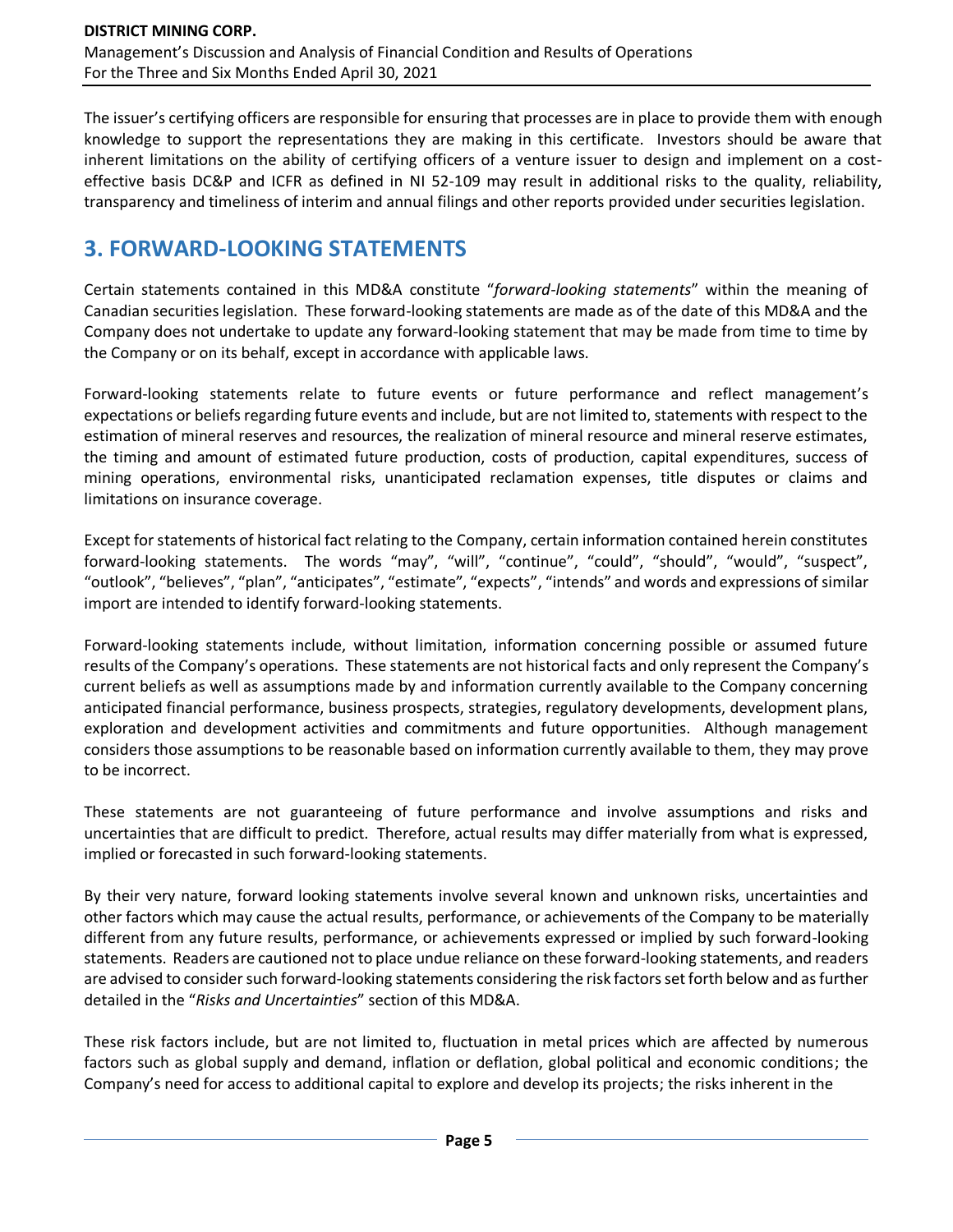exploration for and development of minerals including the risks of estimating the quantities and qualities of minerals, operating parameters and costs, receiving project permits and approvals, successful construction of mining and processing facilities, and uncertainty of ultimate profitability of mining operations, risks of litigation and other risks. The Company cautions that the foregoing list of factors that may affect future results is not exhaustive. When relying on any forward-looking statements in this MD&A to make decisions with respect to the Company, investors and others should carefully consider the risk factors set out in this MD&A and other uncertainties and potential events.

# **4. PROPERTY SUMMARY**

### **Stony Lake Project**

The Stony Lake project lies within the Cape Ray/Valentine Lake structural trend in Central Newfoundland, lying parallel to that of New Found Gold's Queensway project, along the prolific Dog Bay Line. The project covers 13,625 ha and 27 kilometers of favorable trend between Sokoman's Moosehead discovery to the northeast and Marathon's Valentine Lake deposit to the southwest.

At Stony Lake, large areas of significant gold mineralization occur primarily in altered Botwood sediments and quartz-feldspar porphyry intrusives associated with intense silicification, sericite-chlorite-carbonate alteration and a strong pyrite-arsenopyrite mineralogical association. These features indicate epizonal/mesozonal temperatures for the hydrothermal fluids and support the exploration model of hydrothermal fluids leaking upwards into the Botwood sediments from a deeper igneous intrusive source. This area is now referred to as the Exploits Subzone gold district which essentially covers the Silurian-age clastic sediments surrounding the Mount Peyton intrusive.

Prior to the 2020 field season, airborne geophysical coverage, with follow-up ground prospecting and sampling, has led to the identification of eight area of highly anomalous to high grade gold mineralization. The gold mineralization is hosted in a variety of environments, including quartz-feldspar porphyries, reduced sandstones, quartz stockworks and quartz veins. The property hosts both widespread low grade mineralization (up to 4.0 g/t Au) within the Botwood Formation and high grade veins (>4.0 g/t Au) in the basement rocks below the Botwood, similar to the nearby New Found Gold Queensway project, and the immediately adjacent Sokoman Minerals Moosehead discovery.

Published information on the Moosehead discovery indicates that the mineralization is spatially related to reworking of a major basement structure which is likely the main pathway for the mineralizing fluids. The spatial association of the faulting with mafic intrusives appears to be highly significant. The Moosehead mineralization is hosted by N to NW trending and east dipping faults, which appear to be related to meso-scale anticlinal folding. These types of mineralizing systems typically have great lateral and depth extents (measured in kilometers).

Recent (2019) and historic (2001) geophysical work on the Jumper's Pond area strongly suggests the presence of a large fold structure that plunges to the NE towards Moosehead, as well as several NW-trending structural features. The presence of mafic rocks is also indicated for this area. The major fault structure related to the Mooseheads discovery can clearly be traced by regional magnetics for  $5 - 6$  km onto the Stony Lake property. These similarities increase K9's confidence in the prospectivity of the Jumper's Pond area.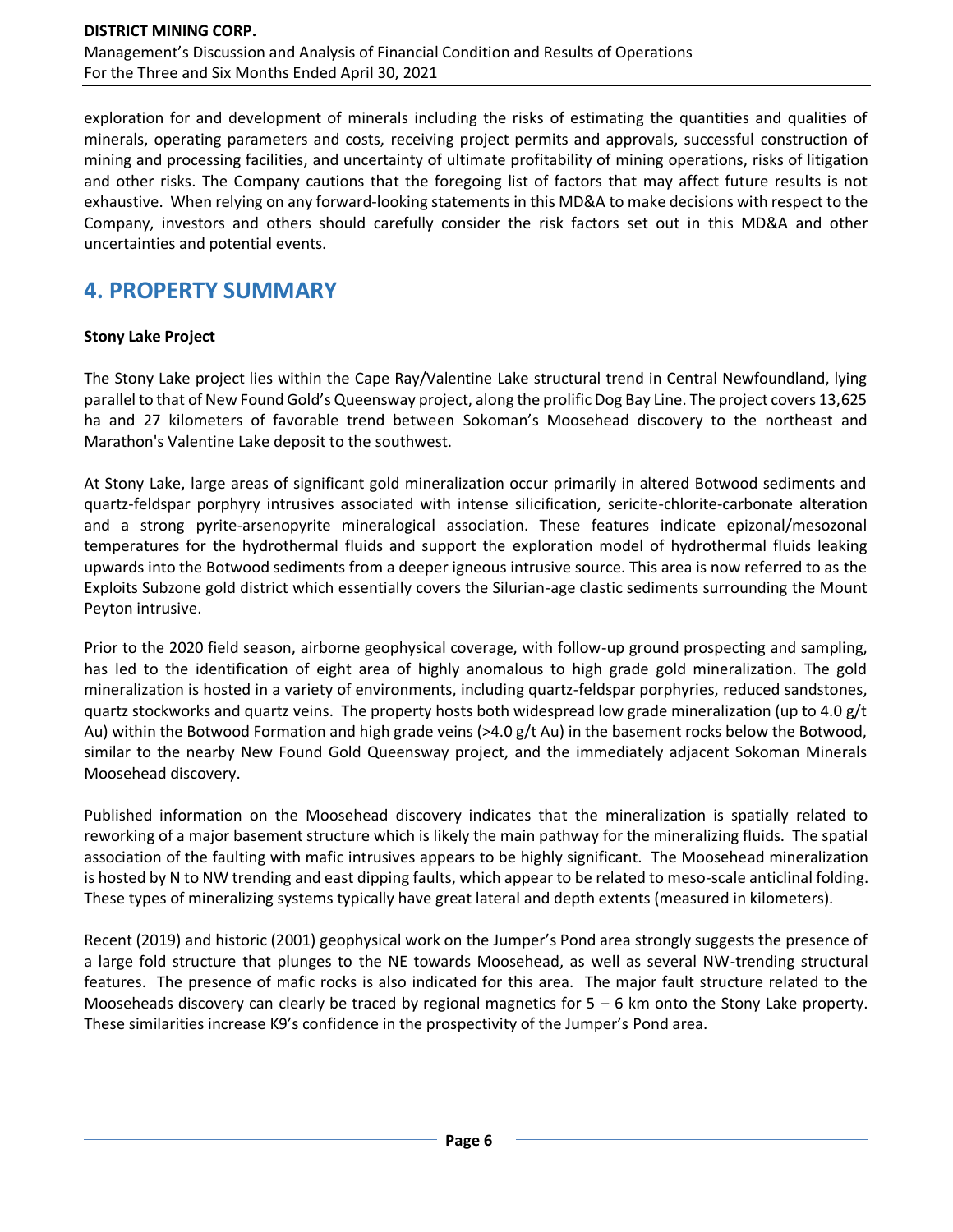Under the option agreement, 2020 field work was carried out K9. During a condensed field program in October-November 2020, K9 completed several airborne surveys, including Versatile Time-Domain Electromagnetic (VTEM), LiDAR and Orthophotography. A program of till sampling was completed, as was a two-week field mapping and sampling program.

Geotech Ltd. of Aurora, Ontario completed an airborne geophysical survey in October 2020 using its Versatile Time-Domain Electromagnetic (VTEM™ Plus) geophysical system, along with Horizontal Magnetic Gradiometer. This survey will cover the entire property at a 200-metre line spacing and to better define the interpretation of the 2019 airborne magnetometer, radiometrics and VLF-EM survey. That interpretation clearly showed that the structural trend of the Sokoman's Moosehead discovery crosses onto and continues along the main axis of the Stony Lake East property.

The interpretation of the VTEM (Versatile Time Domain Electromagnetic) System data was contracted out to Campbell & Walker Geophysics Ltd, of North Vancouver BC. The main interpretive tool used was resistivity depth imaging (RDI) which converts the EM profile decay data into an equivalent resistivity versus depth cross section, by deconvolving the measured time domain EM data. RDIs provide reasonable indications of conductor relative depth and vertical extent, as well as accurate 1D layered-earth apparent conductivity /resistivity structure across flight lines.

The interpretation shows two highly significant areas of interest, that are coincident with various anomalies from earlier work, and will improve our understanding of the geological setting of these areas. The two areas are the Jumper's Pond zone and Island Pond. Additionally, there are numerous indications of potential narrow vertical conductive zones in the basement rocks beneath the Botwood sediments. This new information will be used to refine plans for the upcoming 2021 field season which includes drilling.

Subsequently, Campbell and Walker was contracted to complete a 3D inversion study of the 2019 airborne magnetometer survey data. Combined with previous groundwork (sampling of rocks and tills), these inversions provide a valuable guide to the next phases of exploration. In particular, four areas have been identified as high priority targets for phased follow-up ground geophysical surveys. Two of these targets (Jumper's Pond and Moonlight) have been selected for the first phase of Induced Polarization (IP) surveying, for a total of 60 line kilometres.

The inversion study of the airborne magnetic survey data was completed by Sean Walker of Campbell & Walker Geophysics, North Vancouver, BC. Due to the size of the block the inversion was carried out in two steps. A coarse inversion was performed, where the full block was inverted into 80 x 80 x 40 m cells. The recovered model was then used as the reference point for a fine inversion. For the fine inversion, the block was divided into three parts and each part was inverted using 40 x 40 x 20 m cells. The three parts were then merged into a single final model.

Also in October 2020, K9 contracted Leading Edge Geomatics of Lincoln, New Brunswick to conduct a LiDAR and Imagery survey over the Stony Lake Project. The survey will assist with ground mapping to extrapolate geomorphology and both regional and local geologic structures.

A till sampling survey, comprising 76 samples, was completed in October 2020. The work was completed by Overburden Drilling Management (ODM), of Ottawa, ON. The program was a follow up to on-going compilation of historic exploration work on the property that has identified a large area with highly anomalous gold values in tills collected in 1989 by Teck Explorations Limited. These are clustered around the Island Pond – Moccasin Lake area in the central part of the property. Calculated visible gold assays, by Overburden Drilling Management,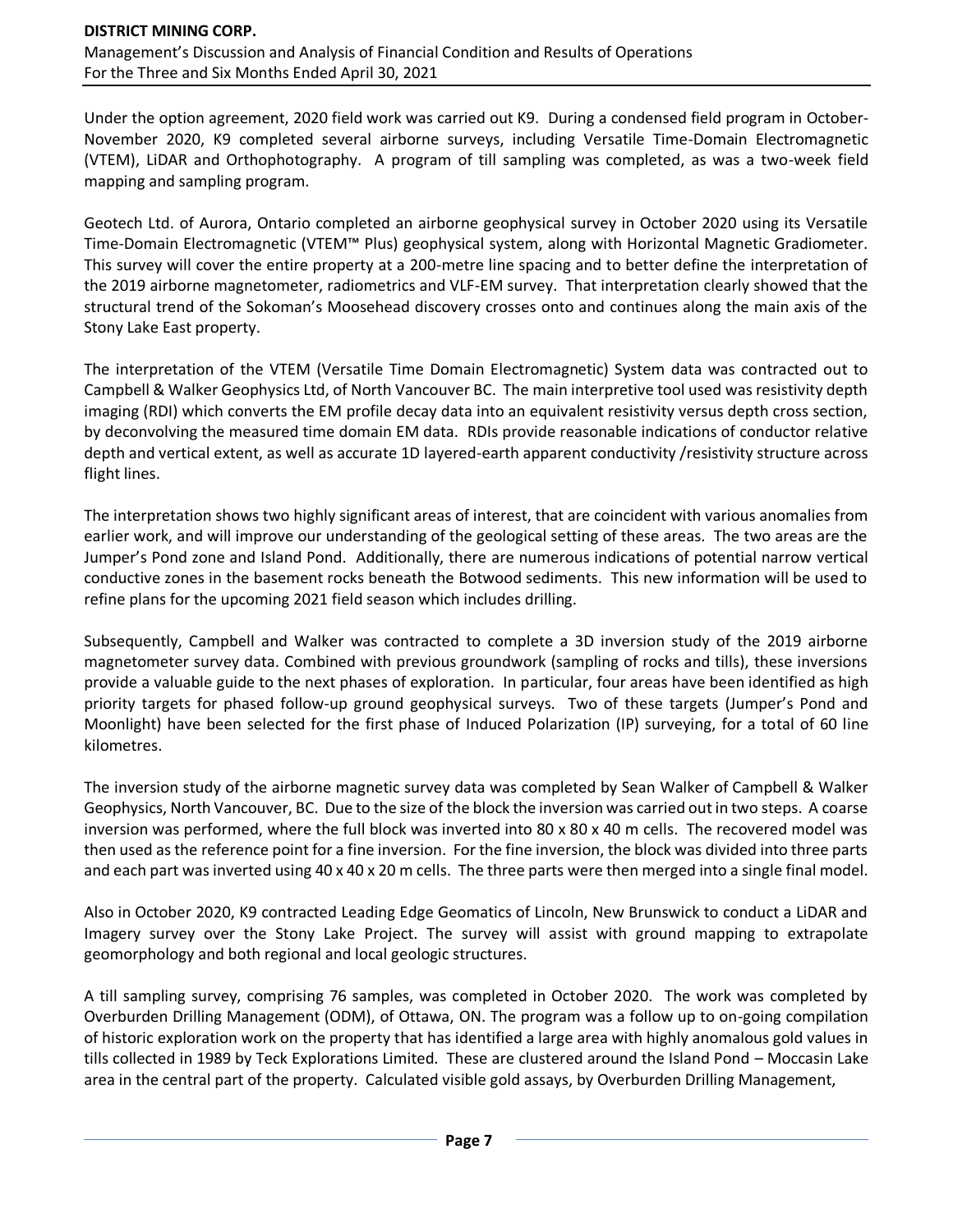Management's Discussion and Analysis of Financial Condition and Results of Operations For the Three and Six Months Ended April 30, 2021

yielded 15 samples with values over 1500 ppb, four of which had values of 11787, 12754, 14092 and 19502 ppb au. Analysis of non-magnetic heavy mineral concentrates by Chemex Labs yielded 16 samples with values >1000 ppb au. Four of these samples were reported as >10,000 ppb au, which was the upper detection limit.

A brief, two-week program of mapping and sampling was also completed in October 2020, using 2 two-person crews of geologists. Results have been recently received and are being evaluated.

Significant Results:

- Seven areas of highly anomalous to high grade gold mineralization have been identified.
- The gold mineralization is hosted in quartz feldspar porphyry, pyrite, and arsenopyrite bearing reduced sandstone, quartz stockwork, and quartz veins.
- The gold mineralization exhibits arsenic-antimony-molybdenum geochemical associations with a high gold to silver ratio.
- The gold mineralization is characterized by sericite, silica, ankerite, carbonate, and chlorite alteration typically as pervasive alteration and envelopes around quartz stockwork and quartz veins.
- Pyrite and arsenopyrite (1-3% total sulphide) are common to the gold mineralization in all samples containing greater than 50 ppb gold.

The project operator is planning an aggressive field program for 2021. This will include mapping and prospecting, a large IP survey, extensive soil sampling, trenching in five areas and a 5,000 meter diamond drill program.

### **Eaglehead Property**

The Company owns 100% of the Eaglehead copper-molybdenum-gold property; an exploration stage project (15,956 Ha) located in the Liard Mining District in northern British Columbia, 40 kilometers east of Dease Lake.

District filed on SEDAR a National Instrument 43-101 Technical Report, dated October 21, 2019, on the Eaglehead Property, which was prepared by Robert A. (Bob) Lane, M.Sc, P.Geo. of Moose Mountain Technical Services as Qualified Person. The Report recommended a future exploration program, requiring expenditures of approximately \$1,500,000 and concluded that there are no current mineral resources or mineral reserves attributed to the Eaglehead Property. The Technical Report indicates that the Eaglehead porphyry Cu-Mo-Au-Ag Property has considerable merit and that further exploration is warranted to more fully evaluate the potential of the project to host an economic calc-alkalic porphyry Cu-Mo-Au-Ag deposit.

On February 10, 2020, the Company entered into a property sales agreement with Northern Fox Copper Inc. ("**Northern Fox**"), a wholly owned subsidiary of Copper Fox Metals Inc., where District agreed to sell to Northern Fox all of its right, title and interest in the Eaglehead project located in the Liard Mining Division of northern British Columbia.

The consideration to be received by District includes a 0.5% net smelter return royalty on any future production; cash payments totaling \$1,200,000 and assumption by Northern Fox of the reclamation bonds in the amount of \$212,000, which was deposited by District with the Ministry of Mines for the Province of British Columbia.

The Eaglehead project was placed on care and maintenance in 2018.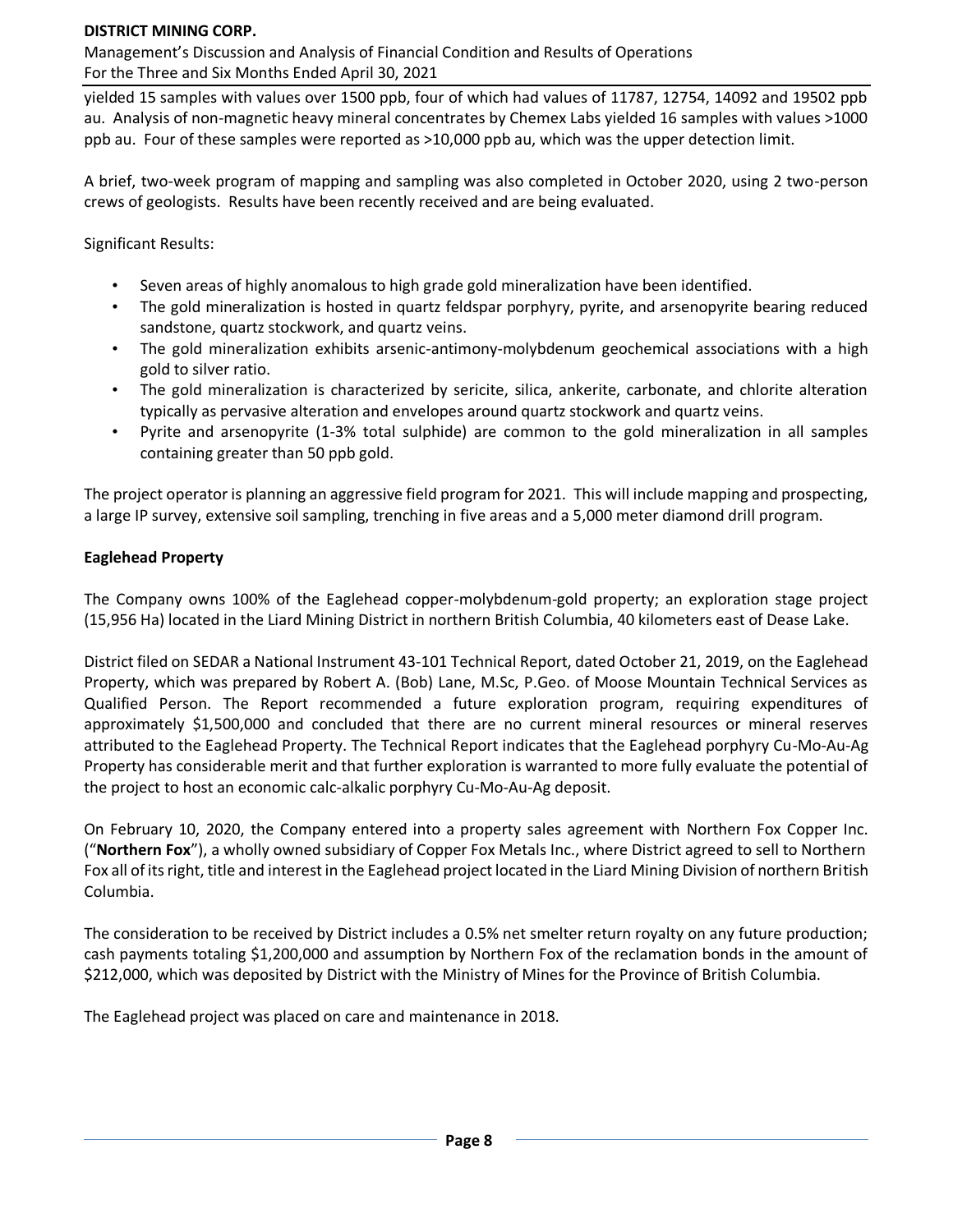### **Copper Keg Project**

The Copper Keg property is underlain by Kamloops sediments, Nicola Group volcanics and intrusive phases of the Guichon Creek Batholith. These rocks have been intruded by several phases of late-stage quartz feldspar porphyry and mafic dikes. The Nicola Group volcanics are reported to be in fault contact with the Guichon Creek batholith, although there are indications from historic assessment reports that an intrusive contact is also a possibility.

The central portion of the Guichon Creek Batholith hosts the large porphyry copper deposit located in the Highland Valley currently being mined by Teck Resources Limited. This property is located at the northern boundary of the Guichon Creek batholith, and District intends to explore the property using the porphyry style copper deposits in the Highland Valley as its exploration model.

The property was explored intermittently between 1970 and 2012. The exploration work was mostly repetitive and sporadic in nature restricted to limited outcrop sampling, small scale soil sampling and geophysical surveys, mapping and prospecting focused mainly on two large zones of clay alteration. Several short diamond drill holes are reported to have been completed for which results are not available.

A preliminary interpretation of historic assessment data is indicative of the surface footprint of a buried porphyry copper system. The combination of Nicola Group volcanics and intrusive phases of the Guichon Creek Batholith intruded by late multi-phase dikes along with sporadic geochemical anomalies, hydrothermal clay alteration and primary and secondary copper mineralogy supports the interpretation of a leach cap resulting from the weathering/oxidization supergene enrichment process of primary copper sulphides. Limited rock and soil sampling has returned copper concentrations within the interpreted leach cap that range from 0.025 to 0.76%. The copper mineralogy, weakly anomalous copper-silvermolybdenum soil anomalies, alteration assemblage (ranges from argillic to potassic) and intense post intrusive hydrothermal clay alteration suggest a buried porphyry copper system at depth. The Nicola Group and Guichon Creek rocks exhibit intense hydrothermal clay alteration whereas the late-stage dikes appear to be relatively fresh; not affected by the hydrothermal clay alteration.

### **Matachewan Gold Project**

The Matachewan Gold project (formerly the Whiskey Jack project) is a joint venture with O3 Mining Inc (formerly Alexandra Minerals) and District Copper Corp. The joint venture is shared on a 50:50 basis with O3 acting as Operator. The project consists of 86 single and boundary cells (1,328 hectares) located in the southwest portion of Cairo Township in the Timiskaming Mining District, Province of Ontario, NTS sheet 41P/15. The project is located approximately 5 kms east of Alamos Gold Inc's Young Davidson gold mine and 1.5 km east of the town of Matachewan. The property is subject to a 3% NSR from production. Upon receipt of payments totalling \$1 million pursuant to the NSR, the NSR payable from production is reduced to 2%.

Due to the lack of expenditures on this project over the past few years and the Company's previous focus on copper exploration, District wrote down the value of the project to \$1. With the change in focus to gold exploration in mid 2018, District is considering proposing an exploration program for 2020 to O3 Mining Inc.

The Matachewan property is located approximately 5 kms east of the Young Davidson Mine. The Young Davidson mine is a mid-tier (180,000 to 190,000 oz's per year - Alamos Gold's 2019 production guidance) underground producing gold mine with proven and probable reserves of 37.9 Mt grading 2.67 g/t gold containing 3.26 million ounces of gold as at December 2018.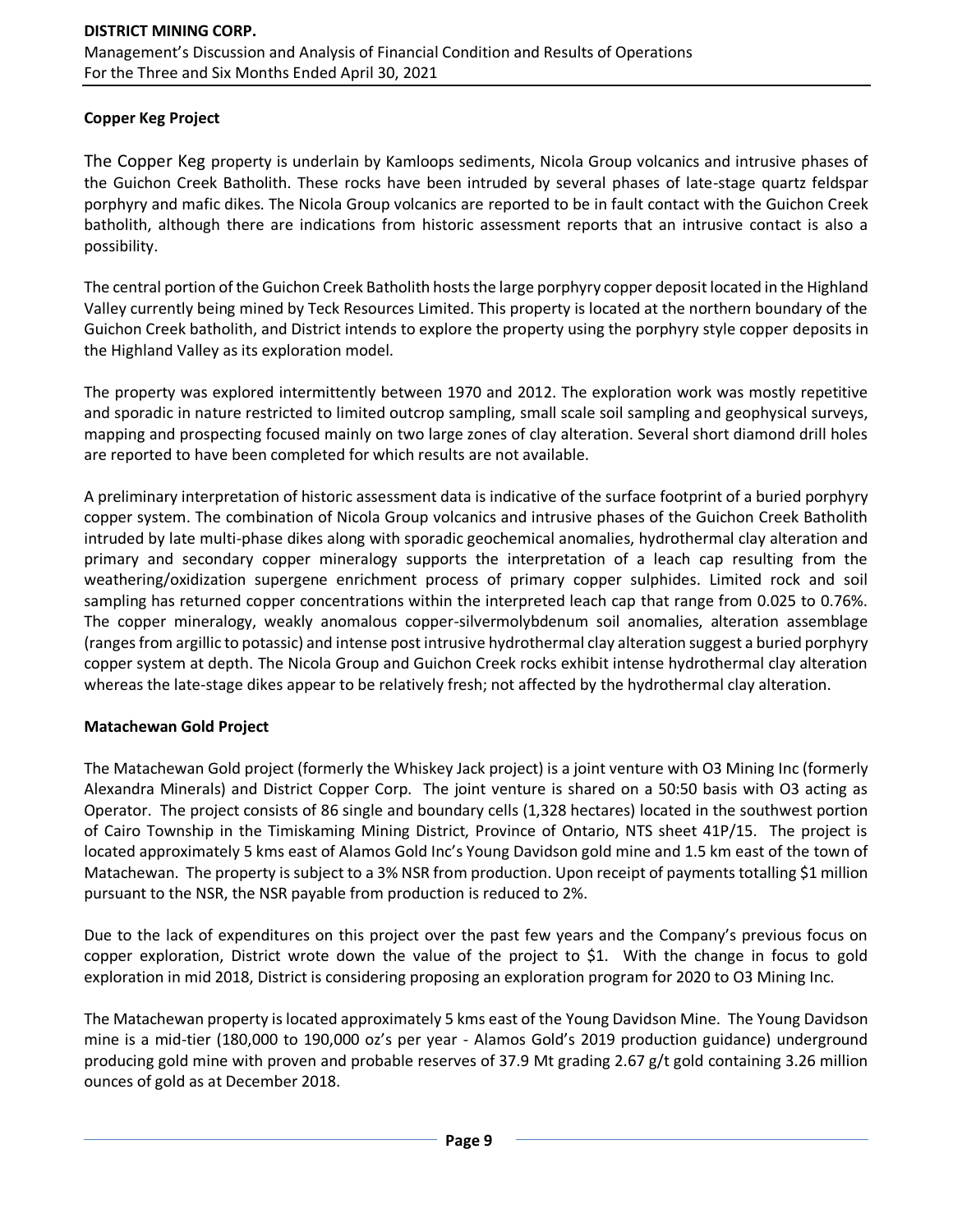The property lies within Matachewan gold district in the southwest portion of the Abitibi Greenstone belt. The Abitibi Greenstone belt hosts the Kirkland-Larder Lake trend along which the Val D'Or, Cadillac, Rouyn-Noranda, Kirkland Lake, and Matachewan gold districts occur. These gold districts are reported to have a combined historic production of 34 million ounces of gold. The Larder Lake-Cadillac Break is interpreted to be the main structural control on gold mineralization in the Young-Davidson deposit and in the Matachewan gold district.

The exploration model for the property is gold bearing sulphide mineralization like the Young Davidson Mine within shear hosted, sub-vertical, silica and carbonate altered structures in mafic volcanics and syenite and dioritic intrusives associated with the Larder Lake-Cadillac Break.

The property is underlain by an assemblage of mafic to ultra-mafic volcanic rocks and numerous porphyritic syenite to quartz diorite intrusives on the eastern portion of the property. A prominent north-south trending diabase dike swarm like that which occurs on the Young Davidson property occur in the center of the project. It is interpreted that the major east-northeast trending deformation zone that crosses the center of the property is a splay fault off the Larder Lake-Cadillac Break structure.

Historical exploration of the property reported gold assays from pyritic chert in proximity to grey porphyritic syenites of 2,500 ppb (2.5g/t) and 5,900 ppb (5.9g/t) over 2 meter intervals from trench 9A and grab samples of 64,800 ppb (64.8g/t), 14,400 ppb (14.4 g/t), 2,380 ppb (2.38g/t) and 940 ppb and 690 ppb from the bedrock around trench 9A (Brisbane 1981).

Exploration completed by District's predecessor company in 2003 consisted of surface sampling, a limited ground geophysical survey and a small diamond drilling program. This work reported gold mineralization in quartz veins in mafic volcanics, weakly pyritic altered volcanics, iron formation, pyritic interflow sediments, green carbonate altered zones and in weakly pyritic syenite intrusive. Two rock chip samples of volcanic breccia are reported to have assayed 1,445ppb (1.45g/t) and 1,090ppb (1.09 g/t) each over a 3m interval. The geophysical survey defined eleven targets within the property that exhibit chargeability, resistivity, and magnetic signatures.

The limited diamond drilling program completed in 2008 intersected several intervals of gold mineralization including 2.25 g/t Au over 6m, 4.14 g/t Au over 1.5m, and 5.34 g/t Au over 1.5m. No follow-up drilling of these mineralized intervals has been completed. Unfortunately, most of the technical data generated by the prior trenching and drilling programs is not available for review as is typical with long life projects that have been explored by several exploration companies.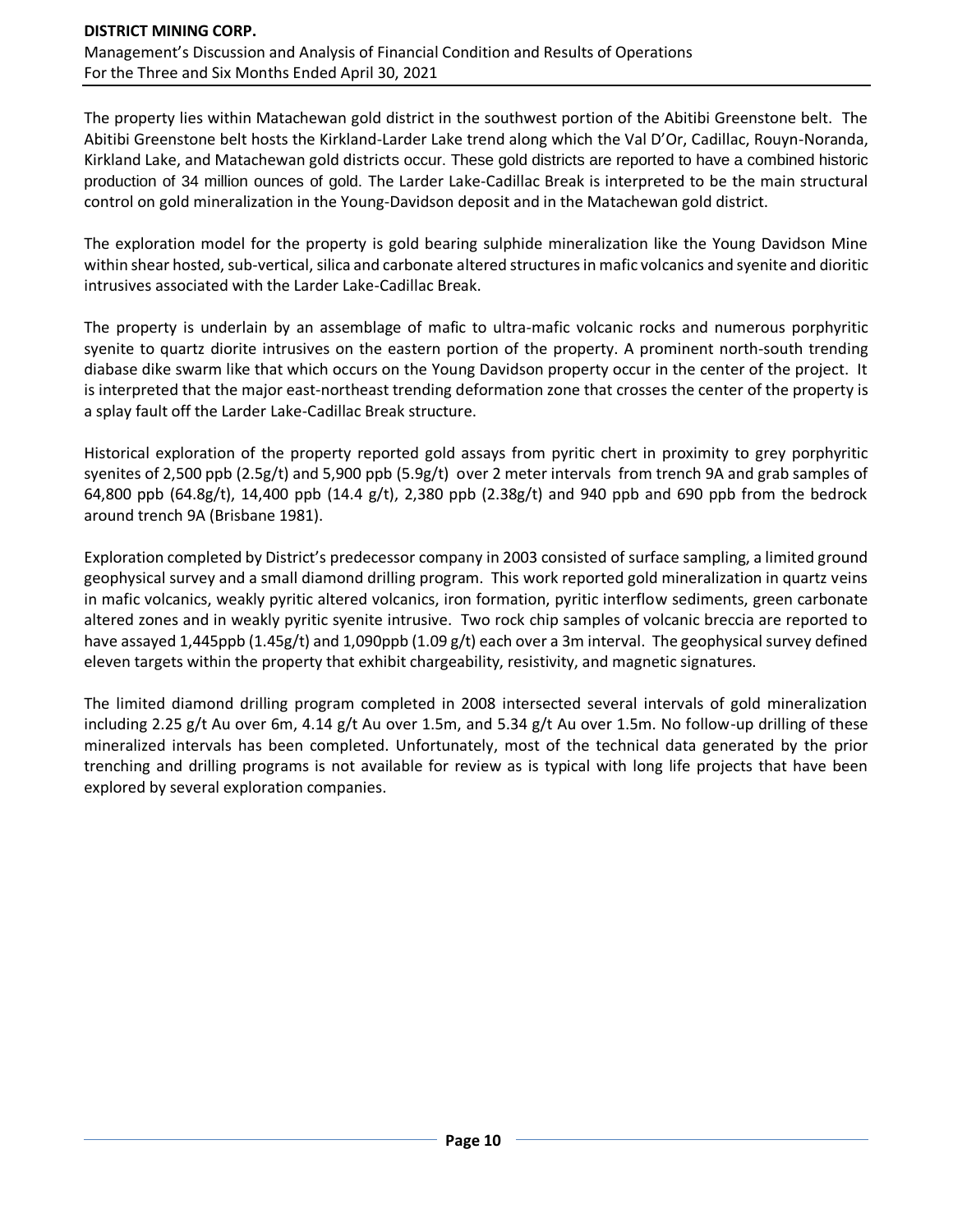# **5. SUMMARY OF QUARTERLY RESULTS**

The quarterly results are as follows:

|                                      | April 30, 2021 |           |   | <b>January 31, 2021</b> | October 31, 2020 | July 31, 2020  |        |
|--------------------------------------|----------------|-----------|---|-------------------------|------------------|----------------|--------|
|                                      | 3 months ended |           |   | 3 months ended          | 3 months ended   | 3 months ended |        |
| Loss before taxes                    | Ś.             | 111,348   |   | \$88,742                | Ś.<br>105,453    |                | 78,087 |
| Net loss (gain)                      |                | (50, 419) |   | 125,546                 | 259,876          |                | 77,723 |
| Comprehensive loss (gain)            |                | (50, 419) |   | 125,546                 | 259,876          |                | 77,723 |
| Comprehensive loss (gain) per share, |                |           |   |                         |                  |                |        |
| basic and diluted                    |                | (0.00)    |   | 0.00                    | 0.00             |                | 0.00   |
|                                      |                |           |   |                         |                  |                |        |
|                                      | April 30, 2020 |           |   | January 31, 2020        | October 31, 2019 | July 31, 2019  |        |
|                                      | 3 months ended |           |   | 3 months ended          | 3 months ended   | 3 months ended |        |
| Loss before taxes                    | \$             | 76,103    | Ś | 71,191                  | 97,655<br>Ś.     | S.             | 72,294 |
| Net loss                             |                | 71,787    |   | 17,347                  | 92,058           |                | 55,442 |
| Comprehensive loss                   |                | 71,787    |   | 17,347                  | 92,058           |                | 55,442 |
| Comprehensive loss per share,        |                |           |   |                         |                  |                |        |
| basic and diluted                    |                | 0.00      |   | 0.00                    | 0.00             |                | 0.00   |

The Company's quarterly operating expenses decreased in Q2 2021 compared to Q1 2021 due to the gain from the sale of the Eaglehead property in Q2 2021.

# **6. DISCUSSION OF OPERATIONS**

### **Three Months Ended April 30, 2021 Compared to Three Months Ended April 30, 2020**

For the three months ended April 30, 2021, the Company recorded a comprehensive gain of \$50,419 or \$0.00 per share compared to a comprehensive loss of \$71,787 or \$0.00 per share in the comparable period ended April 30, 2020. The decrease in comprehensive loss is due the gain from the sale of the Eaglehead property in Q2 2021.

|                          | <b>Three Months Ended</b><br>April 30, 2021 | <b>Three Months Ended</b><br>April 30, 2020 | <b>Discussion</b>                                                                                    |
|--------------------------|---------------------------------------------|---------------------------------------------|------------------------------------------------------------------------------------------------------|
| <b>Accretion</b>         | \$473                                       | \$473                                       | Accretion remained unchanged.                                                                        |
| <b>Consulting Fees</b>   | \$51,000                                    | \$51,000                                    | Consulting fees remained unchanged.                                                                  |
| <b>Director Fees</b>     | \$Nil                                       | \$1,500                                     | Directors' fees decreased due to the<br>resignation of two directors at the<br>beginning of Q2 2020. |
| <b>Office</b>            | \$7,959                                     | \$4,465                                     | Office expenses increased due to an<br>office move.                                                  |
| <b>Professional Fees</b> | \$39,930                                    | \$7,483                                     | Professional fees increased due to the<br>purchase of the Copper Keg property.                       |
| Rent                     | \$600                                       | \$2,250                                     | Rent decreased due to a reduction in<br>the rent cost because of the new rental<br>office.           |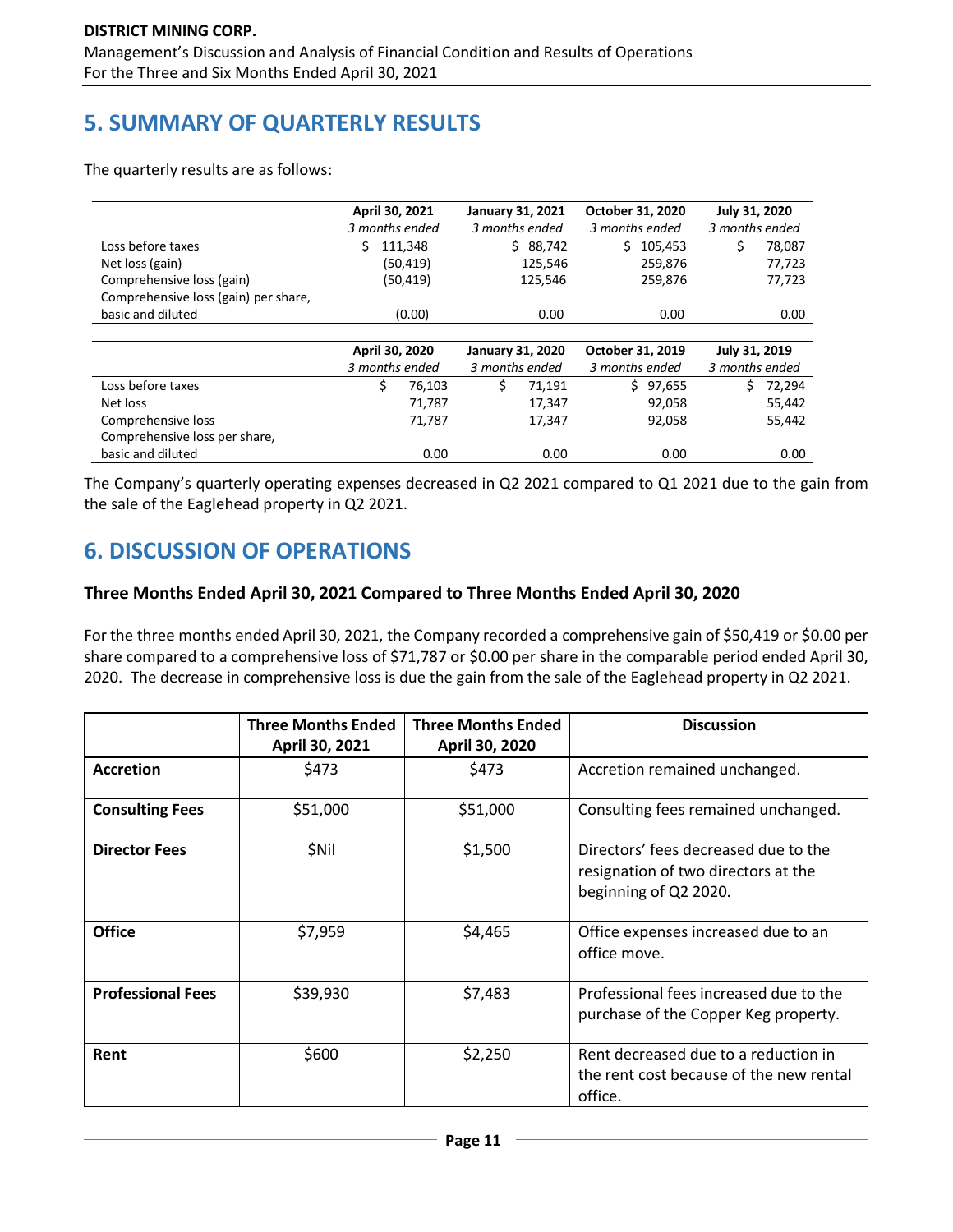Management's Discussion and Analysis of Financial Condition and Results of Operations For the Three and Six Months Ended April 30, 2021

|                           | <b>Three Months Ended</b> | <b>Three Months Ended</b> | <b>Discussion</b>                          |
|---------------------------|---------------------------|---------------------------|--------------------------------------------|
|                           | April 30, 2021            | April 30, 2020            |                                            |
| Shareholder               | \$3,811                   | \$2,712                   | Shareholder communications increased       |
| <b>Communications</b>     |                           |                           | due to an increase in news releases.       |
| <b>Transfer Agent and</b> | \$7,575                   | \$6,220                   | Transfer agent and regulatory fees         |
| <b>Regulatory Fees</b>    |                           |                           | remained relatively unchanged.             |
| Flow-Through              | \$Nil                     | (54,004)                  | Flow-through premium income                |
| <b>Premium Income</b>     |                           |                           | decreased due to the flow-through          |
|                           |                           |                           | obligation being extinguished in the       |
|                           |                           |                           | fiscal year ended 2020.                    |
|                           |                           |                           |                                            |
| FV Adjustment of          | ( \$15,000)               | \$Nil                     | The increase in FV adjustment of           |
| <b>Marketable</b>         |                           |                           | marketable securities is due to the K9     |
| <b>Securities</b>         |                           |                           | shares appreciating in value during Q2     |
|                           |                           |                           | 2021.                                      |
|                           |                           |                           |                                            |
| <b>Interest Income</b>    | ( \$81)                   | (5312)                    | Interest income remained relatively        |
|                           |                           |                           | unchanged.                                 |
|                           |                           |                           |                                            |
| Gain on the Sale of       | ( \$146, 686)             | \$Nil                     | The gain is due to the finalization of the |
| the Eaglehead             |                           |                           | sale of the Eaglehead property in Q2       |
| Property                  |                           |                           | 2021.                                      |
|                           |                           |                           |                                            |

### **Six Months Ended April 30, 2021 Compared to Six Months Ended April 30, 2020**

For the six months ended April 30, 2021, the Company recorded a comprehensive loss of \$75,127 or \$0.00 per share compared to a comprehensive loss of \$89,135 or \$0.00 per share in the comparable period ended April 30, 2020. The decrease in comprehensive loss is due to the increase in professional fees, offset by the gain from the sale of the Eaglehead property in Q2 2021.

|                        | <b>Six Months Ended</b><br>April 30, 2021 | <b>Six Months Ended</b><br>April 30, 2020 | <b>Discussion</b>                                                                                    |
|------------------------|-------------------------------------------|-------------------------------------------|------------------------------------------------------------------------------------------------------|
| <b>Accretion</b>       | \$946                                     | \$946                                     | Accretion remained unchanged.                                                                        |
| <b>Consulting Fees</b> | \$102,000                                 | \$102,500                                 | Consulting fees remained relatively<br>unchanged.                                                    |
| <b>Director Fees</b>   | <b>SNil</b>                               | \$6,500                                   | Directors' fees decreased due to the<br>resignation of two directors at the<br>beginning of Q2 2020. |
| <b>Office</b>          | \$11,868                                  | \$7,918                                   | Office expenses increased due to an<br>office move.                                                  |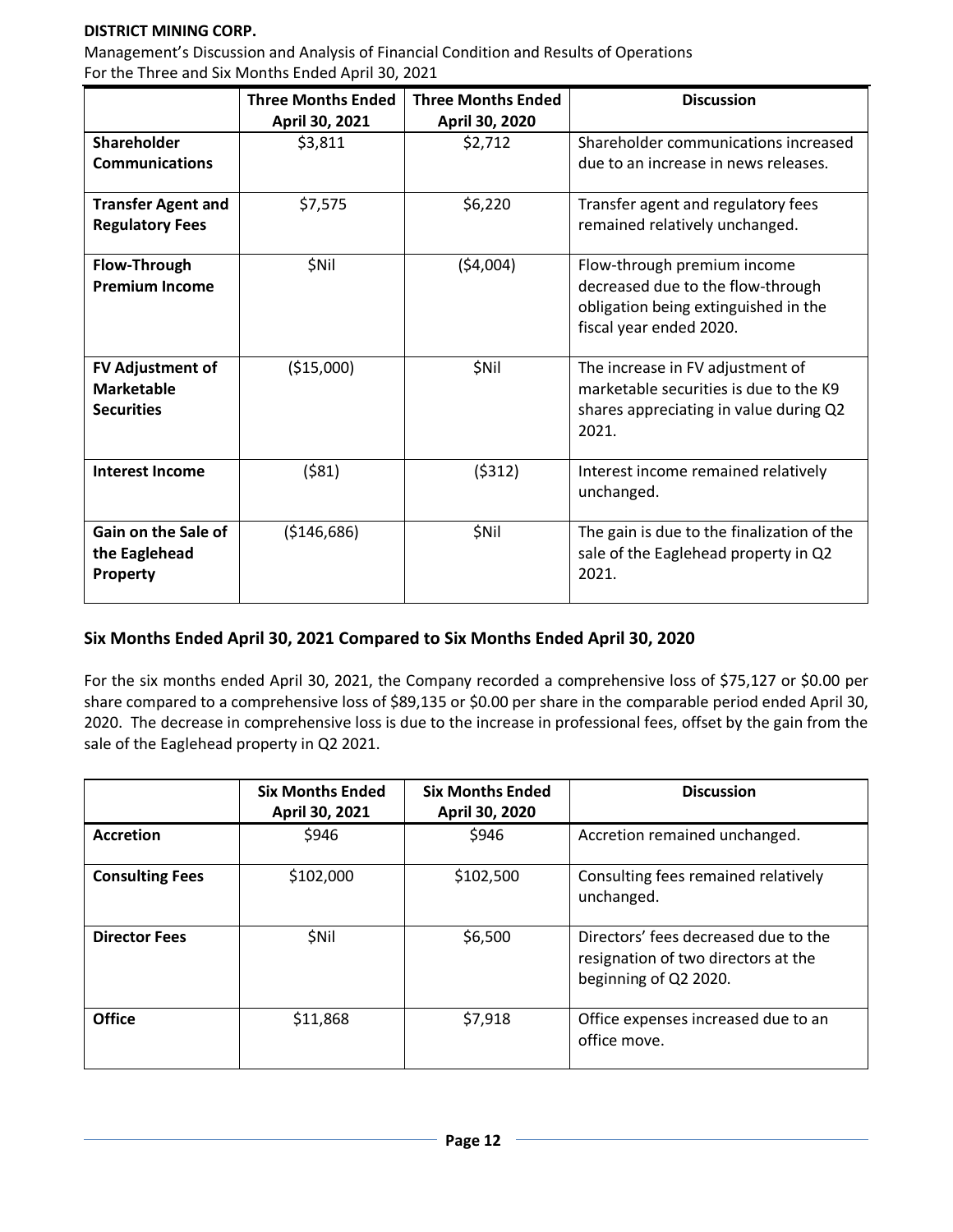Management's Discussion and Analysis of Financial Condition and Results of Operations For the Three and Six Months Ended April 30, 2021

|                           | <b>Six Months Ended</b> | <b>Six Months Ended</b> | <b>Discussion</b>                          |
|---------------------------|-------------------------|-------------------------|--------------------------------------------|
|                           | April 30, 2021          | April 30, 2020          |                                            |
| <b>Professional Fees</b>  | \$60,368                | \$7,788                 | Professional fees increased due to the     |
|                           |                         |                         | purchase of the Copper Keg property.       |
| Rent                      | \$2,100                 | \$4,500                 | Rent decreased due to a reduction in       |
|                           |                         |                         | the rent cost because of the new rental    |
|                           |                         |                         | office.                                    |
| <b>Shareholder</b>        | \$13,430                | \$9,118                 | Shareholder communications increased       |
| <b>Communications</b>     |                         |                         | due to an increase in news releases.       |
|                           |                         |                         |                                            |
| <b>Transfer Agent and</b> | \$9,379                 | \$8,024                 | Transfer agent and regulatory fees         |
| <b>Regulatory Fees</b>    |                         |                         | remained relatively unchanged.             |
|                           |                         |                         |                                            |
| Flow-Through              | \$Nil                   | ( \$10,503)             | Flow-through premium income                |
| <b>Premium Income</b>     |                         |                         | decreased due to the flow-through          |
|                           |                         |                         | obligation being extinguished in the       |
|                           |                         |                         | fiscal year ended 2020.                    |
|                           |                         |                         |                                            |
| FV Adjustment of          | \$22,500                | \$Nil                   | The decrease in FV adjustment of           |
| <b>Marketable</b>         |                         |                         | marketable securities is due to the K9     |
| <b>Securities</b>         |                         |                         | shares depreciating in value during Q1-    |
|                           |                         |                         | Q2 2021.                                   |
|                           |                         |                         |                                            |
| <b>Interest Income</b>    | (5778)                  | ( \$1,030)              | Interest income remained relatively        |
|                           |                         |                         | unchanged.                                 |
|                           |                         |                         |                                            |
| Gain on the Sale of       | ( \$146, 686)           | \$Nil                   | The gain is due to the finalization of the |
| the Eaglehead             |                         |                         | sale of the Eaglehead property in Q2       |
| Property                  |                         |                         | 2021.                                      |
|                           |                         |                         |                                            |
| <b>Recovery of</b>        | \$Nil                   | \$(46,626)              | The decrease of the recovery of            |
| <b>Exploration</b>        |                         |                         | exploration expenses was due to the        |
| <b>Expenses</b>           |                         |                         | BCMETC refund in Q1 2020.                  |
|                           |                         |                         |                                            |

# **7. LIQUIDITY AND CAPITAL RESOURCES**

### **Liquidity**

As an exploration company, District has no regular cash in-flow from operations, and the level of operations is principally a function of availability of capital resources. To date, the principal source of funding has been equity financing.

As at April 30, 2021, the Company had a cash balance of \$104,414 (October 31, 2020 - \$26,799). For the foreseeable future, the Company will continue to seek capital through the issuance of equity, strategic alliances or joint ventures and debt.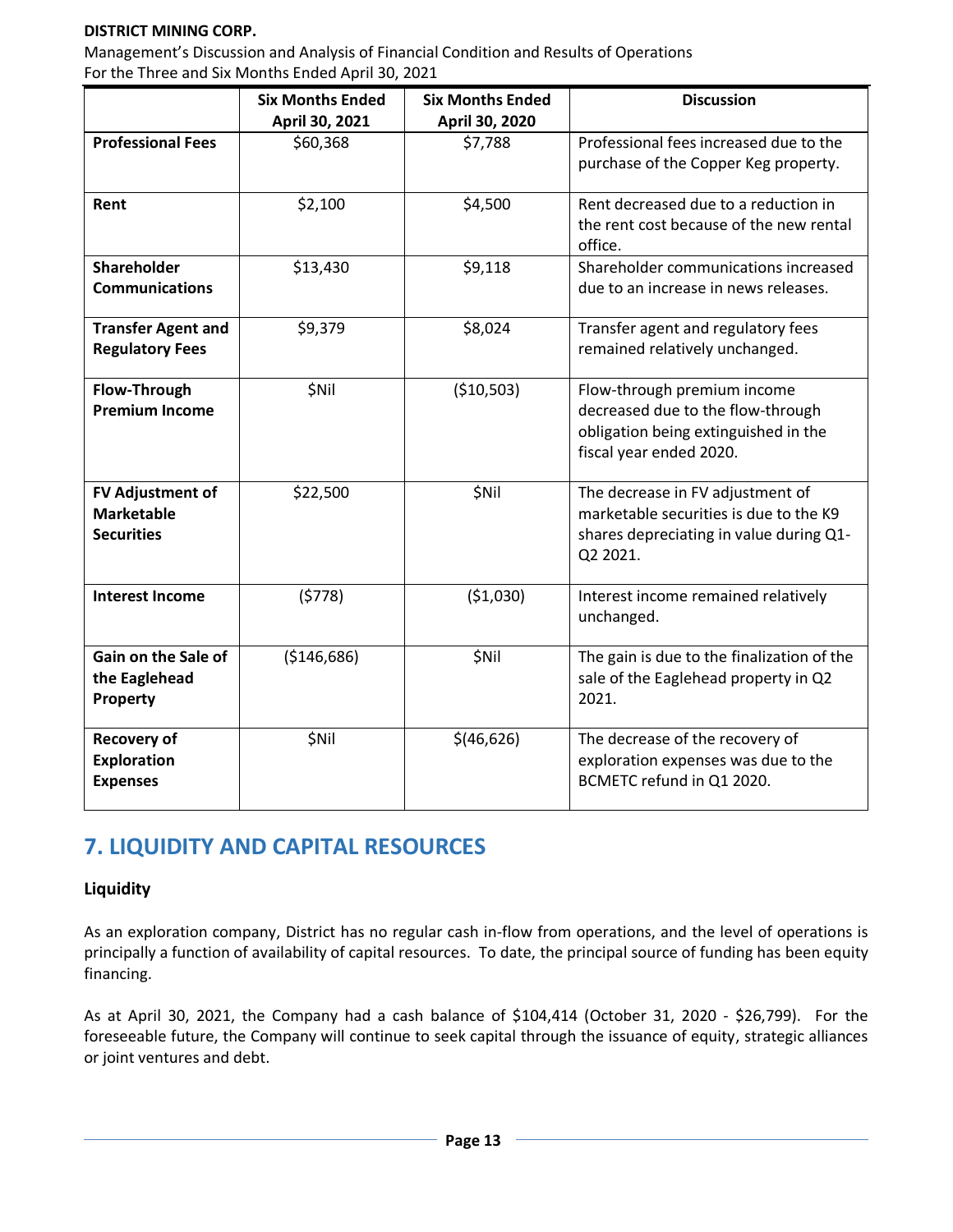Major expenditures are required to establish mineral reserves, to develop metallurgical processes and to construct mining and processing facilities at a site. The recoverability of valuations assigned to exploration and development mineral properties are dependent upon the discovery of economically recoverable reserves, the ability to obtain necessary financing to complete exploration, development and future profitable production or proceeds from disposition of mineral assets.

Management reviews the carrying value of the Company's interest in each property and where necessary, exploration and evaluation mineral properties are written down to their estimated recoverable amount or written off.

Although management has made its best estimate of these factors, it is reasonably possible that certain events could adversely affect management's estimates of recoverable amounts and the need for, as well as the amount of, provision for impairment in the carrying value of exploration properties and related assets.

Many factors influence the Company's ability to raise funds, and there is no assurance that the Company will be successful in obtaining adequate financing and at favorable terms for these or other purposes including general working capital purposes. District's audited annual financial statements have been prepared on a going concern basis, which contemplates the realization of assets and settlement of liabilities in the normal course of business for the foreseeable future. Realization values may be substantially different from carrying values, as shown, and these financial statements do not give effect to the adjustment that would be necessary to the carrying values and classifications of assets and liabilities should District be unable to continue as a going concern.

### **Working Capital**

As at April 30, 2021, District had a working capital of \$10,945 (October 31, 2020 – (\$21,018)). The working capital increased for the six months ended April 30, 2021 compared to the year ended October 31, 2020 as a result of the first tranche payment for the purchase of the Eaglehead property, the JEAP refund for the Stony Lake property, offset by general operational costs.

The Company manages its working capital by tightly controlling its operational and property spending. The Company's continuance as a going concern is dependent upon its ability to obtain adequate financing necessary to fund future exploration and development. It is not possible to predict whether future financing efforts will be successful or whether financing on favorable terms will be available.

The Company has no capital lease obligations, operating or any other long-term obligations, other than its monthly office rent of \$600.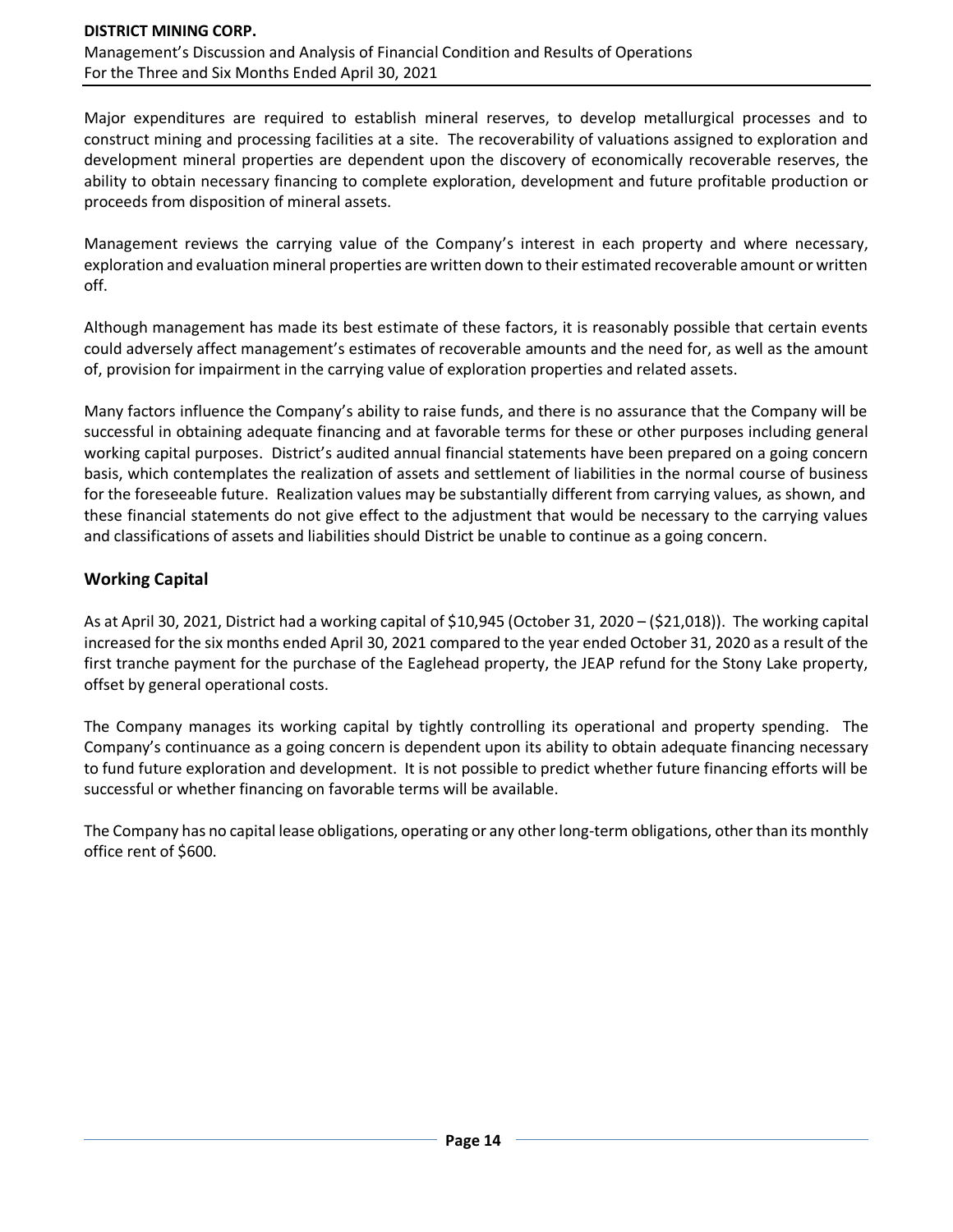### **Cash Flow Highlights**

|                                       | <b>Six Months Ended</b>  |                |  |  |
|---------------------------------------|--------------------------|----------------|--|--|
|                                       | April 30, 2021           | April 30, 2020 |  |  |
| Cash used in operating activities     | (175, 215)               | (89, 472)      |  |  |
| Cash provided by investing activities | 252,830                  | 88,415         |  |  |
| Cash provided by financing activities | $\overline{\phantom{0}}$ |                |  |  |
| Decrease in cash for the period       | 77,615                   | (1,057)        |  |  |
| Cash, beginning of year               | 26,799                   | 50,184         |  |  |
| <b>Cash, End of Period</b>            | 104,414                  | 49,127         |  |  |

### **Capital Risk Management**

District Copper's capital structure consists of common shares, stock options and warrants. The Company manages its capital structure and adjusts it, based on available funds, to support the acquisition and exploration of mineral properties. The Board does not establish quantitative returns on capital criteria for management.

The properties in which District currently has an interest are in the exploration stage. As such, the Company is dependent on external financing to fund its activities. To carry out and pay for planned exploration and development, along with operating administrative costs, the Company will fund such costs out of anticipated future working capital predicated upon additional amounts being raised.

Management reviews its capital management approach on an ongoing basis and believes that this approach, given the relative size of the Company, is reasonable. There were no changes in the Company's approach to capital management during the six months ended April 30, 2021. The Company's invests its surplus cash in highly liquid short-term interest-bearing investments with maturities of three months or less from the original date of acquisition, all held with major Canadian financial institutions.

## **8. RELATED PARTY TRANSACTIONS**

Key management personnel are the persons responsible for the planning, directing and controlling of the Company's activities, and include executive directors, as well as entities controlled by such persons.

At April 30, 2021, included in accounts payable and accrued liabilities is \$94,625 (October 31, 2020 – \$81,875) owing to a company controlled by a director, \$51,975 (October 31, 2020 – \$23,625) owing to a company controlled by an officer, \$4,410 (October 31, 2020 - \$2,100) owing to a director of the Company, and \$41,660 (October 31, 2019 - \$41,660) owing to Copper Fox.

For the six months ended April 30, 2021 and 2020, the Company incurred the following expenditures for key management personnel and the companies that are directly controlled by them.

|                                      | As at April 30, 2021 | As at October 31, 2020   |
|--------------------------------------|----------------------|--------------------------|
| Statement of Financial Position Item |                      |                          |
| Exploration and evaluation assets    | 4.410                | $\overline{\phantom{0}}$ |
| Total                                | 4.410                |                          |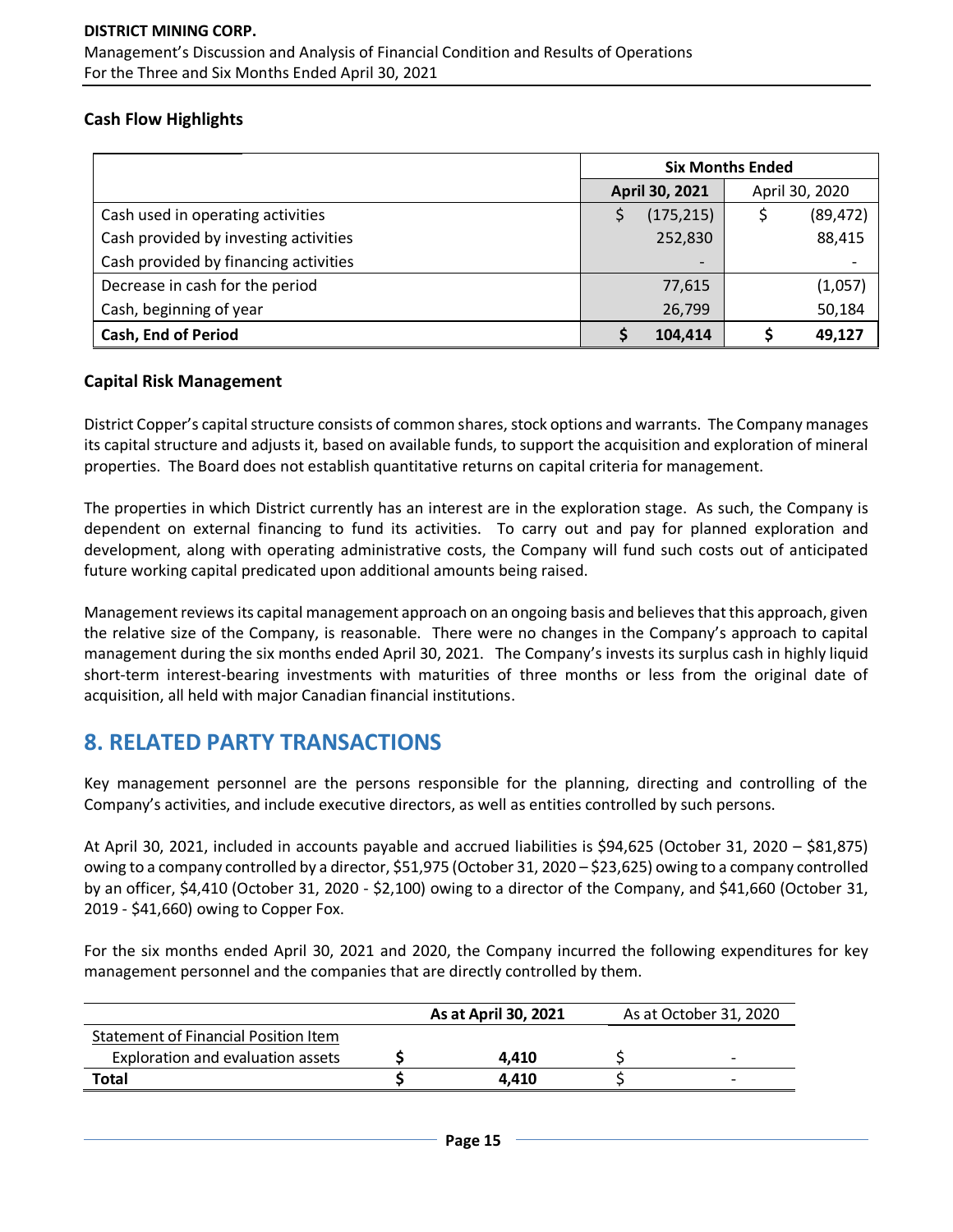Management's Discussion and Analysis of Financial Condition and Results of Operations For the Three and Six Months Ended April 30, 2021

|                                      | <b>Six Months Ended</b><br>April 30, 2021 | <b>Six Months Ended</b><br>April 30, 2020 |         |  |
|--------------------------------------|-------------------------------------------|-------------------------------------------|---------|--|
| <b>Statement of Operations Items</b> |                                           |                                           |         |  |
| Consulting fees                      | 102,000                                   |                                           | 102,500 |  |
| Director fees                        | $\blacksquare$                            |                                           | 5,000   |  |
| Total                                | 102,000                                   |                                           | 107,500 |  |

# **9. FINANCIAL INSTRUMENTS AND RISKS MANAGEMENT DISCLOSURES**

#### Fair Value

The estimated fair value of accounts payables approximates their carrying value due to the immediate or relatively short period to maturity. Cash and marketable securities are measured at fair value using Level 1 inputs.

The Company utilizes a fair value hierarchy that prioritizes the inputs to valuation techniques used to measure fair value as follows:

*Level 1* - Unadjusted quoted prices at the measurement date for identical assets or liabilities in active markets;

*Level 2* - Inputs other than quoted prices that are observable for the asset or liability either directly (i.e., as prices) or indirectly (i.e., derived from prices); and

*Level 3* - Significant unobservable (no market data available) inputs which are supported by little or no market activity.

#### Risk Management

Risk management is carried out by the Company's management team with guidance from the Board of Directors. The Company's risk exposures and their impact on the Company's financial instruments are as follows:

### a) Credit Risk

The Company does not currently generate any revenues from sales to customers nor does it hold derivative type instruments that would require a counterparty to fulfill a contractual obligation. The Company does not have any asset-backed commercial instruments. Financial instruments that potentially subject the Company to concentrations of credit risks consist principally of cash and short-term investments. To minimize the credit risk the Company places cash with the high credit quality financial institutions. The Company considers its exposure to credit risk to be insignificant.

### b) Liquidity Risk

Liquidity risk is the risk that the Company cannot meet its financial obligations. The Company manages liquidity risk and requirements by maintaining sufficient cash balances and or through additional financings to ensure that there is enough capital in order to meet short term obligations. As at April 30, 2021, the Company has cash totaling \$104,414 (October 31, 2020 - \$26,799) and accounts payable and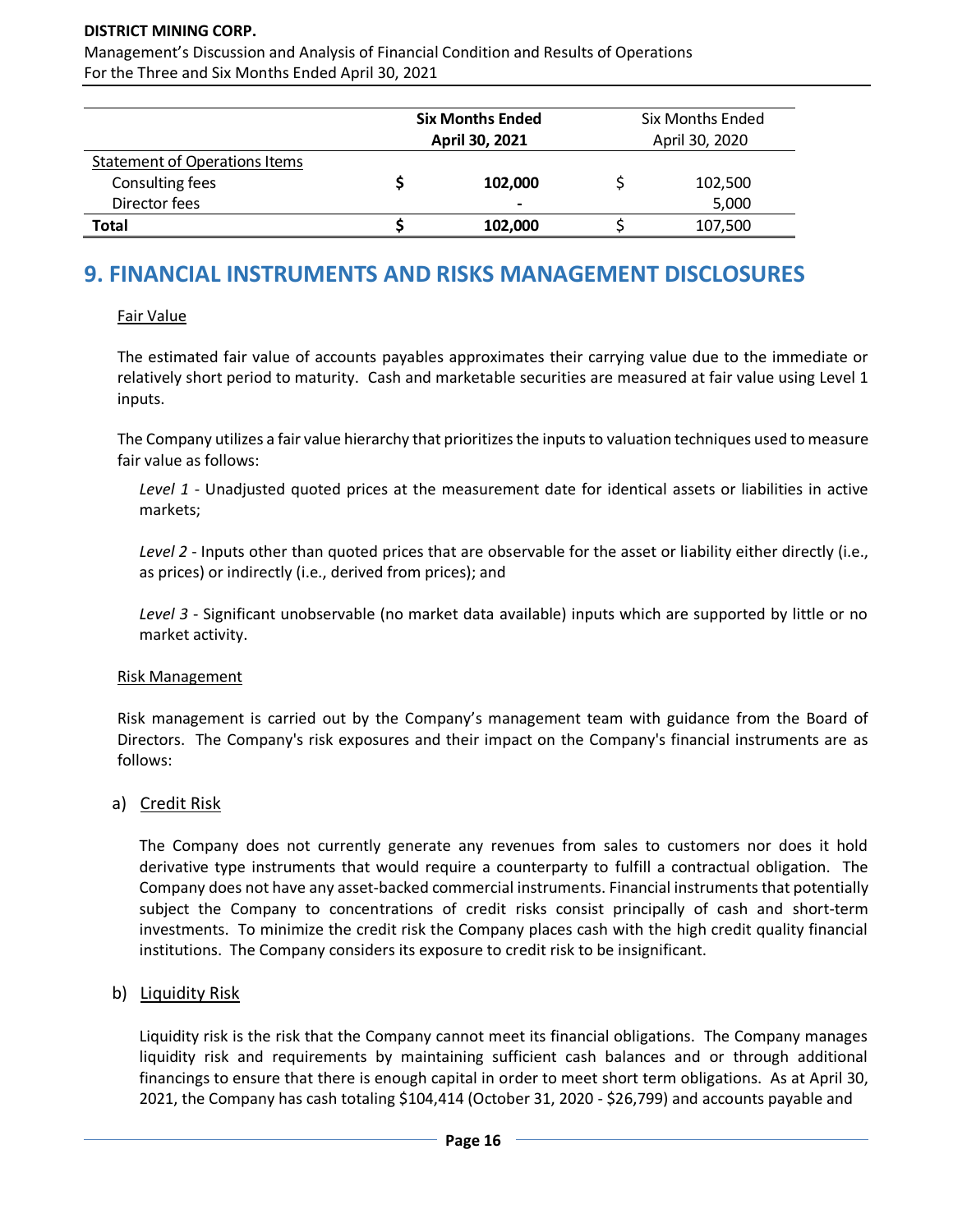accrued liabilities of \$274,261 (October 31, 2020 - \$249,243) which have contractual maturities of 30 days or less. The Company will require additional sources of equity, joint venture partnership or debt financing to fund ongoing operations and the exploration and development of its mineral properties.

If the Company is not able to obtain adequate additional funding to continue as a going concern, material adjustments would be required to both the carrying value and classification of assets and liabilities on the statement of financial position. It is not possible to predict, due to many external factors including commodity prices and equity market conditions, as to whether future financing will be successful or available at all.

#### c) Market Risk

#### *i) Interest Rate Risk*

The Company manages its interest rate risk by obtaining commercial deposit interest rates available in the market by the major Canadian financial institutions on its cash and investments.

### *ii) Foreign Exchange Risk*

The Company's functional currency and the reporting currency is the Canadian dollar. Periodically the Company incurs charges on its operations for settlement in currencies other than its functional currency and any gain or loss arising on such transactions is recorded in operations for the year.

The Company does not participate in any hedging activities to mitigate any gains or losses which may arise because of exchange rate changes.

As at April 30, 2021, the Company held no financial assets or liabilities which were denominated in currencies other than the Canadian dollar.

### *iii) Commodity Price Risk*

The Company is exposed to price risk with respect to commodity and equity prices. Equity price risk is defined as the potential adverse impact on the Company's earnings due to movements in individual equity prices or general movements in the level of the stock market. Commodity price risk is defined as the potential adverse impact on earnings and economic value due to commodity price movements and volatilities. To mitigate price risk, the Company closely monitors commodity prices of precious metals, individual equity movements, and the stock market to determine the appropriate course of action to be taken by the Company.

### **10. RISKS AND UNCERTAINTIES**

A discussion of the risks and uncertainties that District faces can be found in the Company's audited annual financial statements for the year ended October 31, 2020 (available under District Copper's SEDAR profile at [www.sedar.com\)](http://www.sedar.com/). Furthermore, additional risks and uncertainties not presently known to the Company or that the Company currently considers immaterial may also impair its business operations in the future.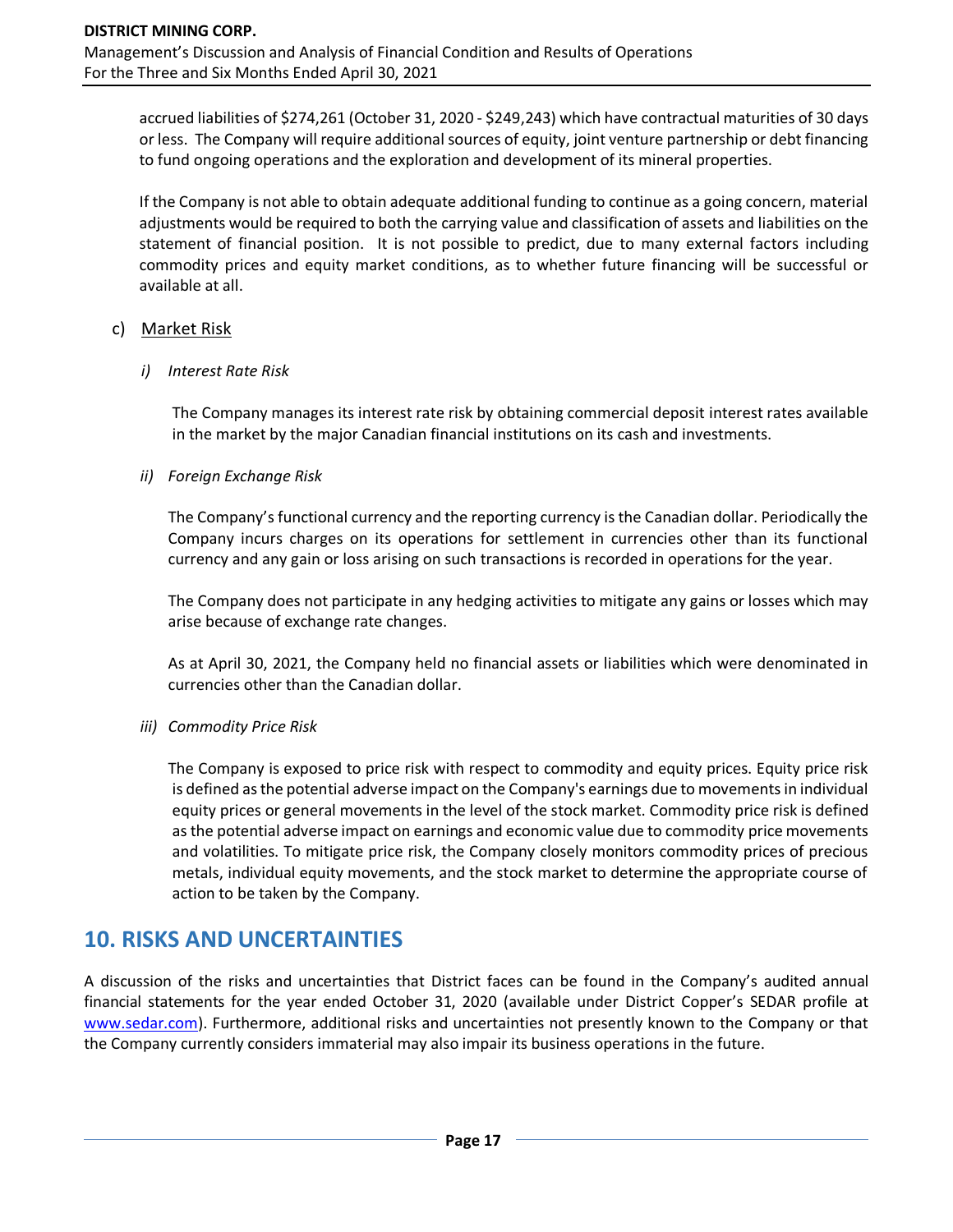Management's Discussion and Analysis of Financial Condition and Results of Operations For the Three and Six Months Ended April 30, 2021

## **11. PROPOSED TRANSACTIONS**

There are no proposed transactions for the six months ended April 30, 2021.

# **12. DISCLOSURE OF OUTSTANDING SHARE DATA**

#### **Common Shares**

a) Authorized

An unlimited number of common shares without par value.

b) Issued and Outstanding

On March 26, 2021. The Company issued 2,500,000 shares at a value of \$75,000 for the initial payment of the Copper Keg property .

There were no shares issued during the year ended October 31, 2020.

#### c) Warrants

A summary of changes in share purchase warrants for the six months ended April 30, 2021 and the year ended October 31, 2020 are as follows:

|                                    | June 29, 2021                                  |                               |  | October 31, 2020 |   |           |  |         |
|------------------------------------|------------------------------------------------|-------------------------------|--|------------------|---|-----------|--|---------|
|                                    | Weighted                                       |                               |  |                  |   | Weighted  |  |         |
|                                    | Number of                                      | Average                       |  |                  |   | Number of |  | Average |
|                                    | <b>Exercise</b><br><b>Warrants</b><br>Warrants |                               |  |                  |   | Exercise  |  |         |
|                                    | Outstanding                                    | <b>Price</b>                  |  | Outstanding      |   | Price     |  |         |
|                                    |                                                |                               |  |                  |   |           |  |         |
| Balance, Beginning of Year         | $\qquad \qquad \blacksquare$                   | Ś<br>$\overline{\phantom{a}}$ |  | 28,252,942       |   | 0.10      |  |         |
| Expired                            | $\blacksquare$                                 |                               |  | (28, 252, 942)   |   | 0.10      |  |         |
| <b>Balance, End of Period/Year</b> | $\blacksquare$                                 |                               |  |                  | ς | 0.10      |  |         |

As at June 29, 2021, there were no share purchase warrants outstanding or exercisable.

On March 29, 2020, 18,750,000 warrants expired. On October 12, 2020, 352,942 warrants expired. On August 8, 2020, 9,150,000 warrants expired.

As at June 29, 2021, the weighted average remaining contractual life of the share purchase warrants was Nil years (October 31, 2019 – 0.532 years) and the weighted average exercise price was \$Nil (October 31, 2019 - \$0.100).

## **13. OFF-BALANCE SHEET ARRANGEMENTS**

During the six months ended April 30, 2021, the Company was not party to any off-balance-sheet arrangements that have, or are reasonably likely to have, a current or future effect on the results of operations, financial condition, revenues or expenses, liquidity, capital expenditures or capital resources of the Company.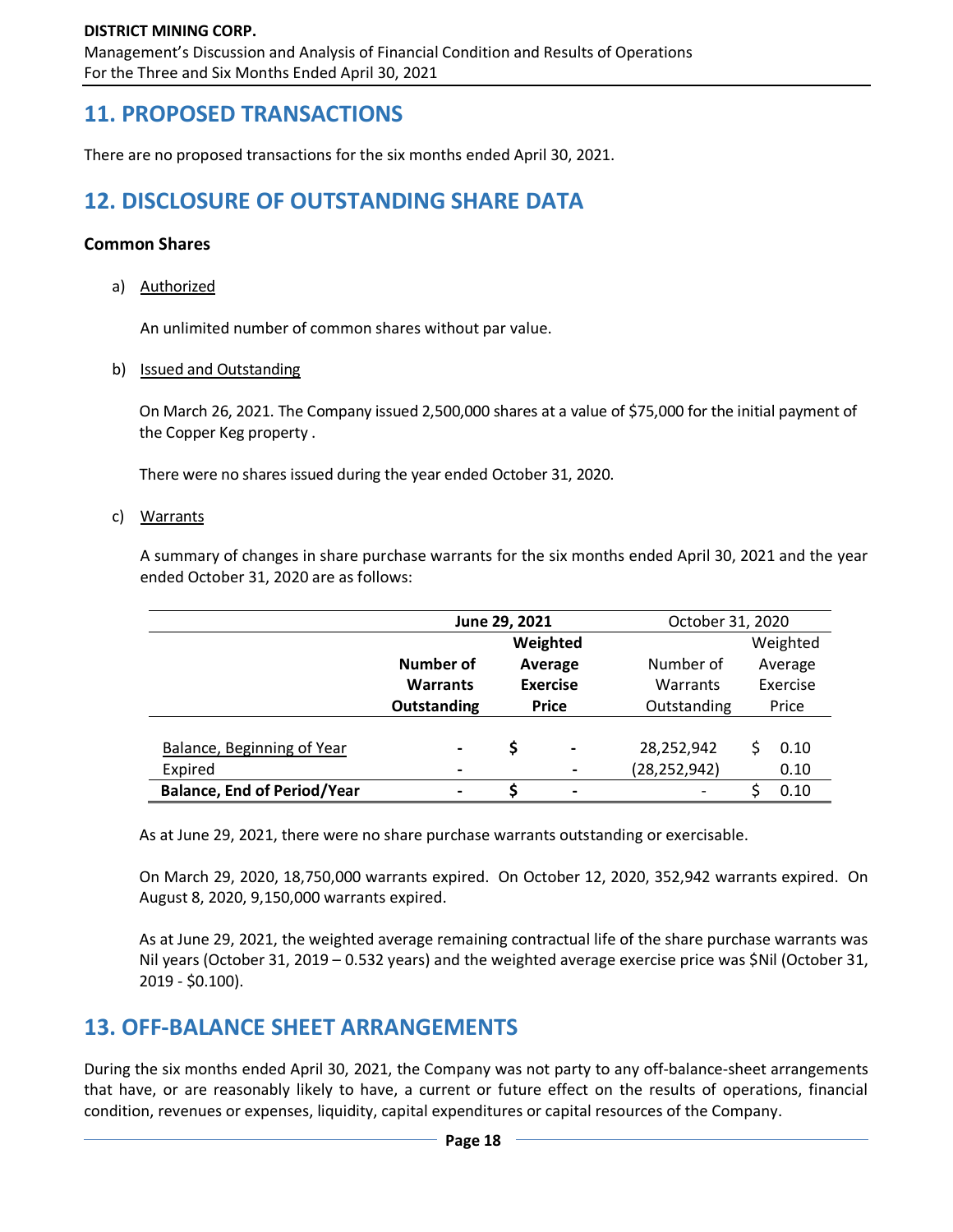# **14. CHANGES IN ACCOUNTING STANDARDS**

There were no new accounting standards adopted by the Company for the six months ended April 30, 2021.

# **15. CRITICAL ACCOUNTING ESTIMATES**

The preparation of these financial statements in conformity with IFRS requires management to make judgements, estimates and assumptions which affect the reported amounts of assets and liabilities and the disclosure of contingent assets and liabilities at the date of the financial statements and revenues and expenses for the periods reported. The Company bases its estimates and assumptions on current and various other factors that it believes to be reasonable under the circumstances. Management believes the estimates are reasonable; however, actual results could differ from those estimates and could impact future results of operations and cash flows.

The areas which require management to make significant estimates and assumptions in determining carrying values include, but are not limited to:

### **Exploration and Evaluation Expenditures**

The application of the Company's accounting policy for exploration and evaluation expenditure requires judgment in determining whether it is likely that future economic benefits will flow to the Company, which may be based on assumptions about future events or circumstances. Estimates and assumptions made may change if new information becomes available. If, after expenditure is capitalized, information becomes available suggesting that the recovery of expenditure is unlikely, the amount capitalized is impaired in the Statement of Operations and Comprehensive Loss during the period the new information becomes available.

### **Depreciation**

Significant judgment is involved in the determination of useful life and residual values for the computation of depreciation and no assurance can be given that actual useful lives and residual values will not differ significantly from current assumptions.

### **Impairment**

The carrying value of property and equipment is reviewed each reporting period to determine whether there is any indication of impairment. If the carrying amount of an asset exceeds its recoverable amount, the asset is impaired, and an impairment loss is recognized in the statement of operations and comprehensive loss. The assessment of fair values, including those of the cash generating units (the smallest identifiable group of assets

that generates cash inflows that are largely independent of the cash inflow from other assets or groups of assets) ("**CGUs**") for purposes of testing goodwill, require the use of estimates and assumptions for recoverable production, long-term commodity prices, discount rates, foreign exchange rates, future capital requirements and operating performance. Changes in any of the assumptions or estimates used in determining the fair value of goodwill or other assets could impact the impairment analysis.